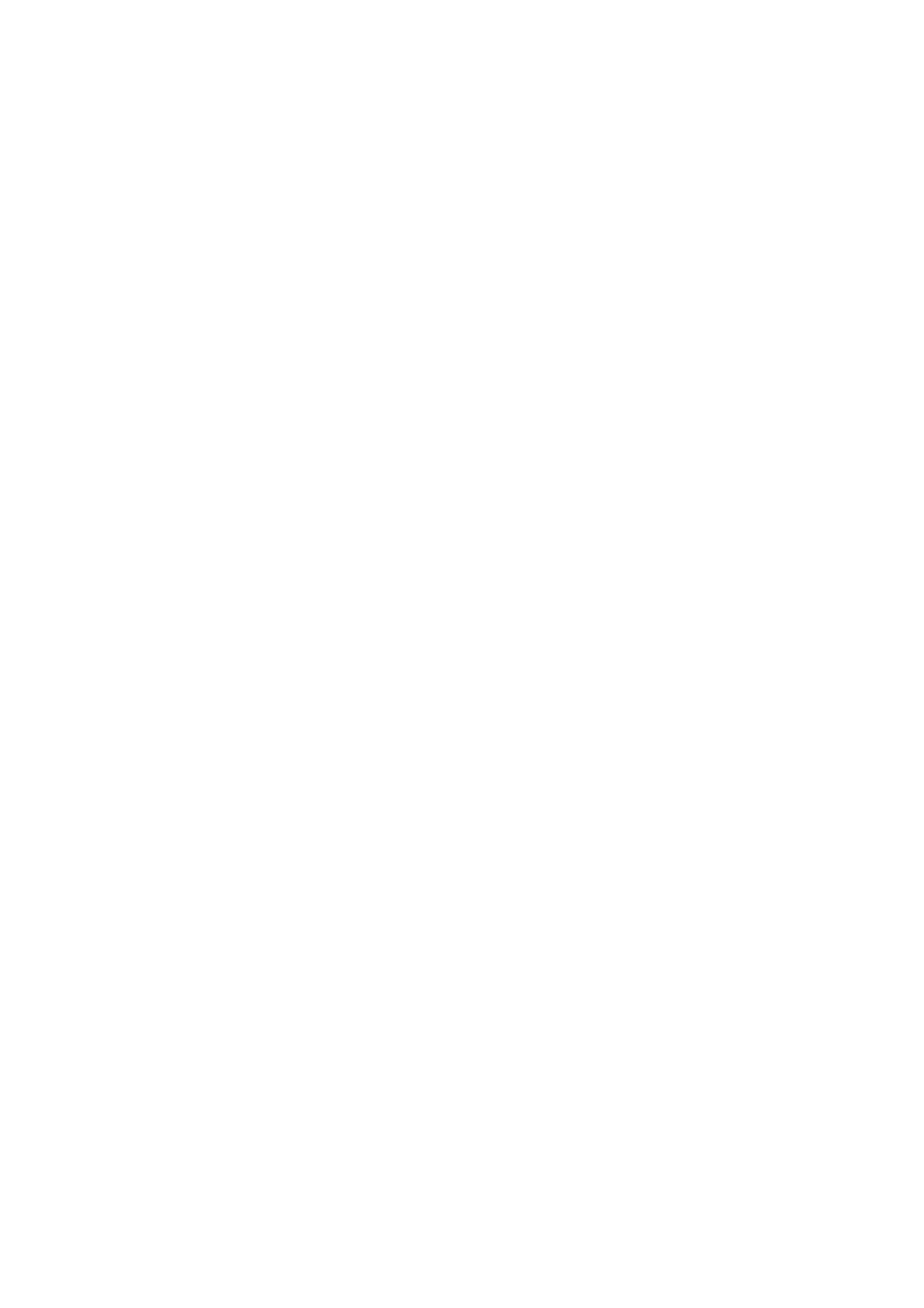#### **SUMMARY**

This article presents the results of a survey of 415 male consumers carried out in Mexico (240 respondents) and Canada (175 respondents). In the Canadian sample, country-of-origin information was manipulated along two dimensions, namely country of design and country of assembly. In the Mexican sample, country of parts was included as an additional dimension. Consumer judgements of the quality and purchase value of three product categories, i.e. automobiles, VCR and shoes, were obtained in a multi-cue context. The results show that Canadian and Mexican consumers put more emphasis on country of design and country of assembly of consumer products than on brand names. Whereas Canadians generally give more emphasis to country-of-origin cues in their product evaluations, Mexicans' perceptions of the purchase value of shoes are more influenced by quality assurance. Mexican consumers show a very strong home-country bias in assessing various countries of origin. For instance, Mexico is better evaluated than Canada, Italy, France and Belgium. Consequently, it is recommended that nationalistic themes be used in Mexican advertising programmes. It seems that both structural and cultural factors explain the observed cross-national differences. Since our results show that made-in Mexico is very poorly regarded in Canada, Mexican companies should not be blinded by their home-country bias in marketing their products abroad. Because country of parts is an indicator of quality and purchase value for Mexicans (especially for video cassette recorders), promotional strategies in Mexico should take this fact into consideration. Our results also suggest that because Mexicans hold made-in U.S.A. in higher regard than made-in Canada, it would be advisable for global corporations who also have manufacturing operations in the U.S. and Canada, to export their new products to Mexico from their U.S. plants.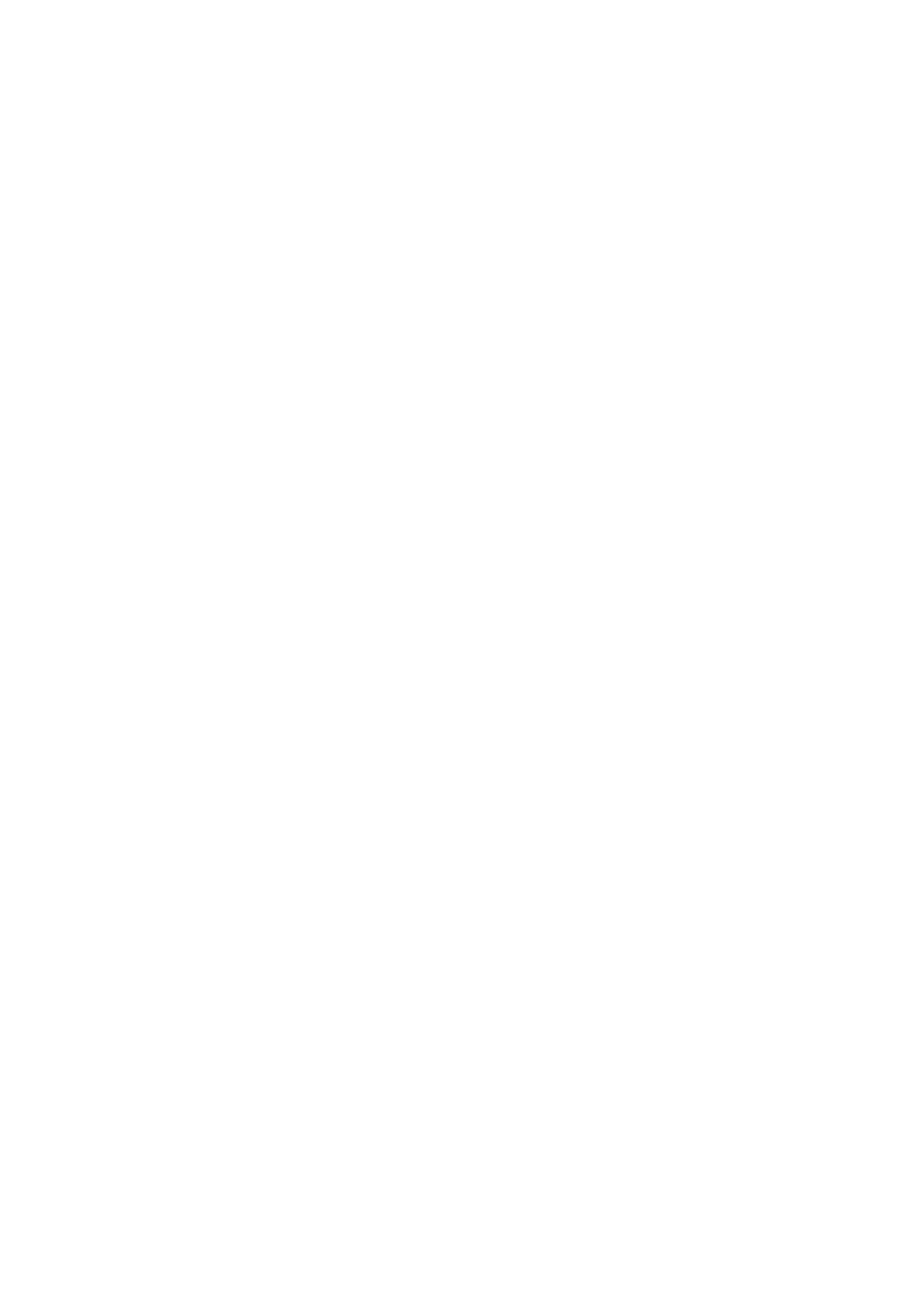#### **BACKGROUD DISCUSSION**

The study of country-of-origin (COO) effects on product evaluations has been a major research stream in international marketing for over twenty-five years (see Papadopoulos and Heslop 1993). In their influential review of this literature, Bilkey and Nes (1982) questioned the validity of previous studies reporting significant effects of COO on product evaluations. The main criticisms made by Bilkey and Nes (1982) were that previous studies had presented COO information in a single-cue format (i.e. only COO information was available), had used verbal descriptions of stimulus products and employed a single dependent variable to assess the impact of the COO cue. These criticisms generated a widespread response and several subsequent studies were designed to overcome these limitations.

More recently, Özsomer and Cavusgil (1991), Chao (1993) and Samiee (1994) made the observation that the global competitive environment has led to a proliferation of so-called "hybrid" products, i.e. products designed in one country and manufactured in another country. Such products usually carry brand names with various country connotations and may even be assembled with parts that have been sourced in yet another country. In a global marketplace context, researchers interested in studying COO effects must distinguish between the country where a product is designed or engineered, the country where it is assembled (Chao 1995) and, as suggested by Chao (1996), even the country of parts. In addition, it is important to adopt a research approach where COO information is presented along with other informational cues such as brand name, price and quality assurance. The few recent COO studies that have addressed some of these research issues have been carried out in highly industrialised countries (HICs): e.g. Belgium (Ahmed, d'Astous and Mathieu 1995), Canada (d'Astous, Ahmed and El Adraoui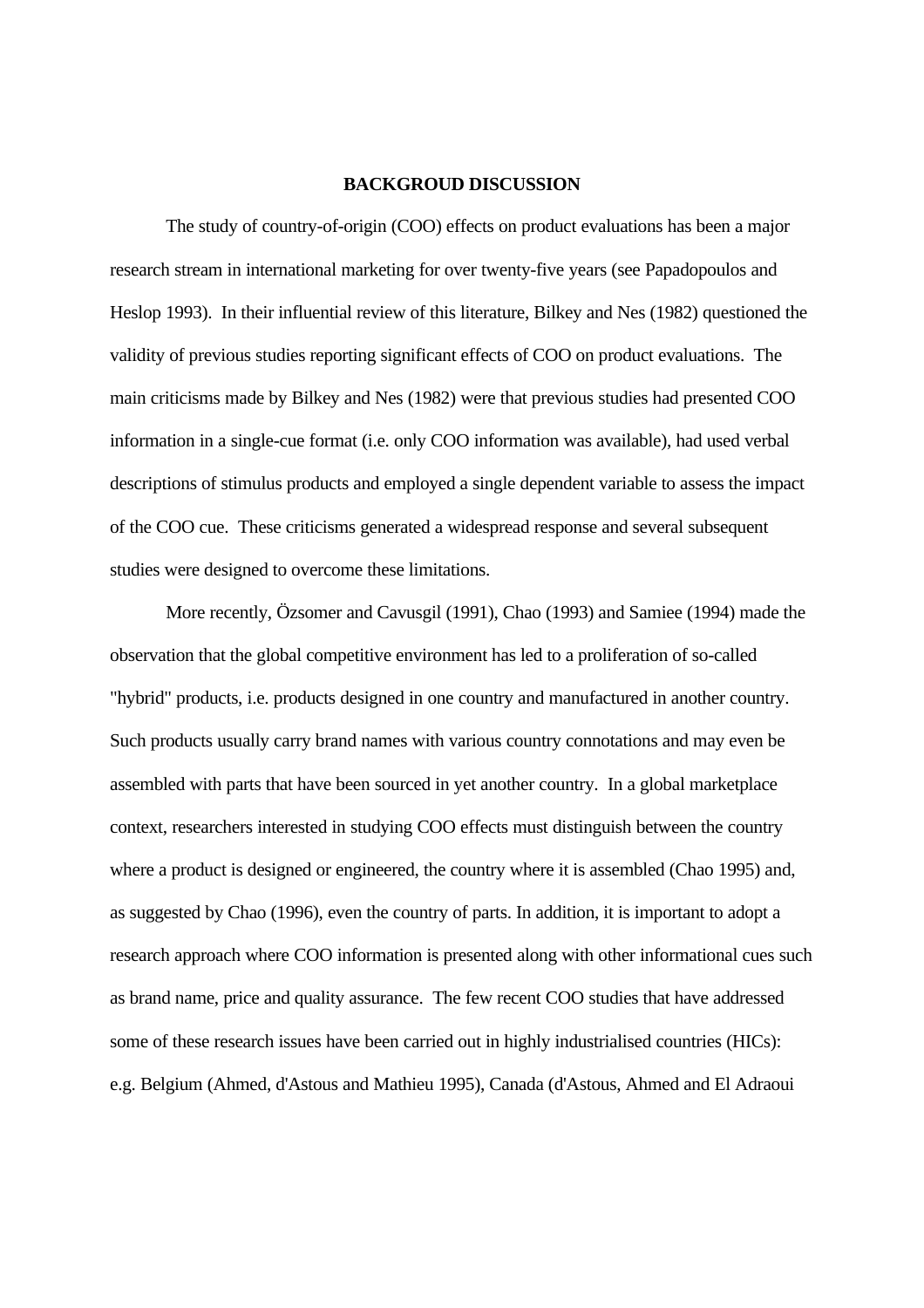1993) and the U.S. (Chao 1993). In order to generalise research findings to the global context, COO studies must be conducted both in HICs and in newly industrialising countries (NICs) (Ettensen, Kuznetzov and Vetrova 1992; Papadopoulos, Heslop and Beràcs 1990; Roth and Romeo 1992).

Replication of COO effects in NICs and comparison with what is observed in HICs is important. Research has shown that country image perceptions are likely to vary depending upon the level of economic development of the country (Papadopoulos, Heslop and Bamossy 1990). In many NICs, especially those with a low per capita income, inefficient marketing systems prevail. Because of low income, individuals are more likely to patronise traditional retail outlets where credit obtainment is easier. Limited storage capacity, the desire of household members to socialise through daily shopping activities and limited means of transportation represent factors that hamper the information search process of consumers. For most products, the demand far exceeds the supply and long-time established companies tend to be the market leaders. Product information is not easily available and the penetration of mass media and the use of advertisements to promote products are quite limited (Austin 1990). Large differences in market structures and consumer behaviour between HICs and NICs are therefore prevalent and COO results obtained in developed countries may not necessarily apply to NICs. This would be true for an economy such as Mexico which traditionally had a highly protective market structure, and started its liberalisation process in the 1980's which has been greatly accelerated since Mexico became part of the North American Free Trade Agreement (NAFTA) in 1994 (Voljc and Draisma 1993).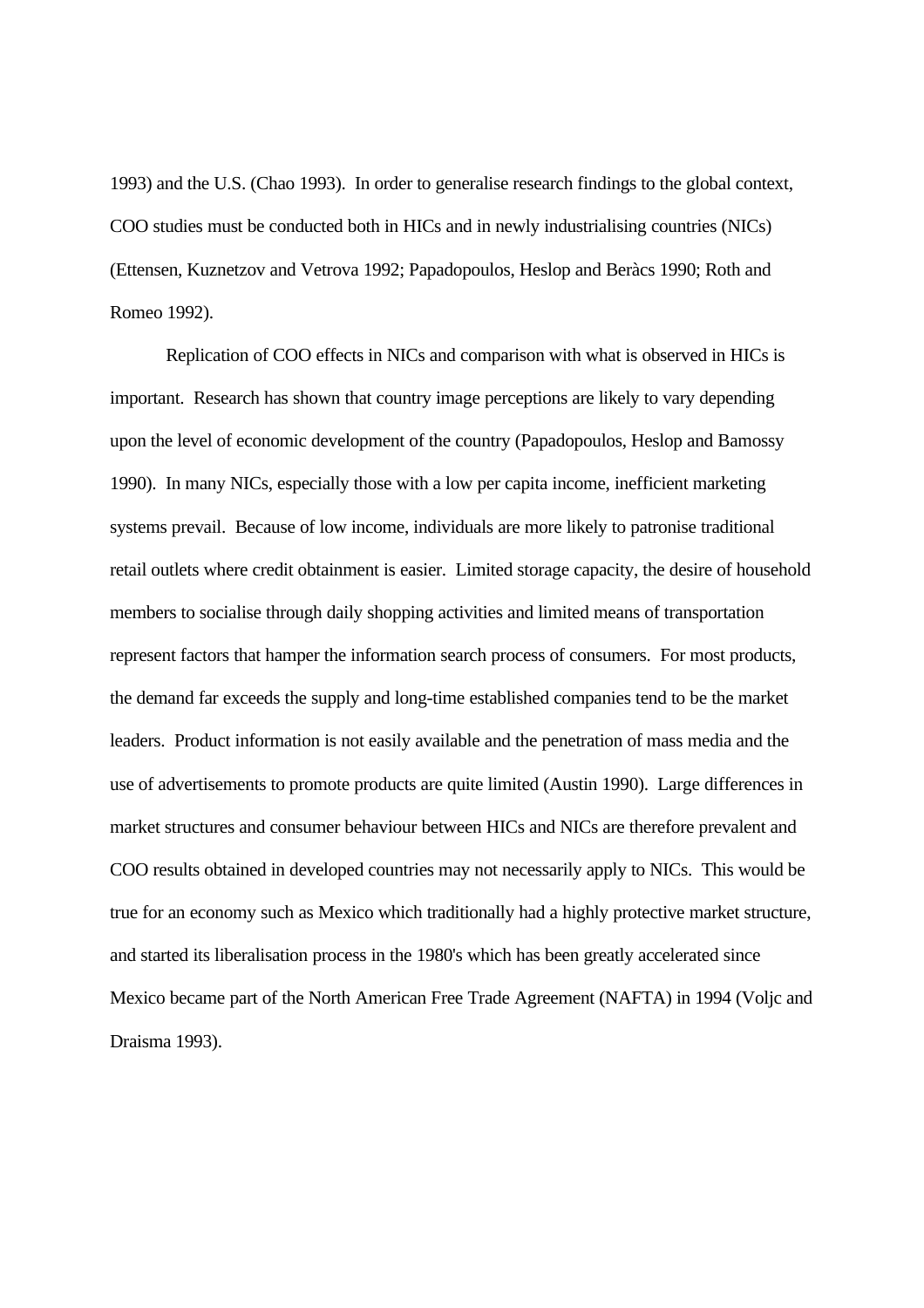#### **CHOICE OF MEXICO AND CANADA AS STUDY SITES**

With a population of 85 million, Mexico is the world's largest Spanish-speaking market. Mexico's GDP per capita is \$2,365 (Caetora, 1996), and the GDP is \$201.4 billion. This wealth is very unevenly distributed. An estimated 40 % of Mexicans are extremely poor, earning less than \$80 a month. The Mexican population is very young. By the year 2000 it is predicted that more than 50 % of the population will be under 21 years old. Thus, there is a potentially large market in the future as Mexican economy picks up steam (Alvarado 1996). Economists expect the economy to grow 5 per cent in 1997 compared with only 2 per cent in 1993 and that over 800,000 new jobs will be created in 1997. More than 8,500 U.S. companies do business in Mexico and the bilateral trade is nearly \$178 billion U.S. a year (Emling 1997).

Canada is a democratic, western country with a long tradition of free market economic principles. It has a well-enforced legal system which enables participants in the market to engage in business and feel confident that they are protected by a set of well-known rules. With a population of 27,4 million, its GDP per capita is \$20,774 (Caetora, 1996). Therefore, comparing Mexican results with Canadian data should allow a better understanding of how Mexican consumers' reactions to COO cues differ from those of HICs' consumers.

Mexico and Canada are part of NAFTA since 1994. Within a ten-year frame, most of the trade barriers between Canada, the U.S. and Mexico will come off, thus leading to a much greater flow of goods, services and investments between the three countries (Rubel 1995). Therefore, understanding how consumers react to products originating from NAFTA countries becomes of great importance for planning future export marketing and investment decisions.

It is difficult for global marketers interested in COO issues in Mexico to obtain some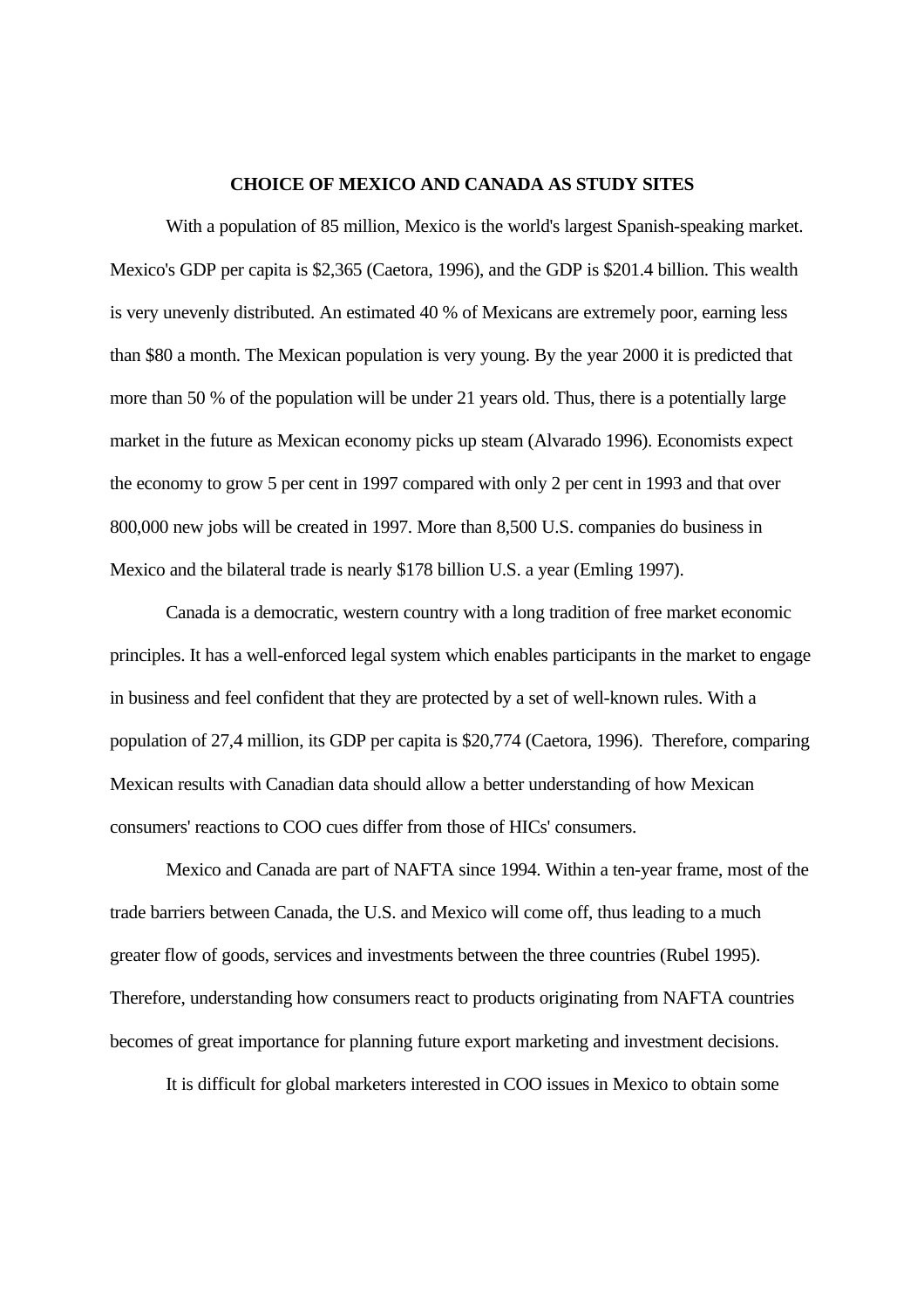guidance from previous studies available in the marketing literature. At the present time, there is no study reporting results from Mexico using a multi-dimensional conception of COO in a multicue environment and comparing these with a developed country such as Canada. The present research seeks to fill this gap in the marketing literature.

#### **DIFFERENCES BETWEEN CANADA AND MEXICO**

Previous studies have indicated that Mexican consumers' consumption patterns are different from those of U.S. consumers (Wallendorf, and Reilly 1983, Penaloza 1994). Hofstede (1991) finds that whereas Canadians are individualists, Mexicans are collectivists (see also Diaz-Guerrero and Szalay 1991). Collectivist societies emphasize values such as family security, responsibility and the conformity to societal norms. In collectivist societies, groups are tightly knit and generally demand that individuals conform to an established set of norms, roles and values (Childers and Rao 1992). Gregory and Munch (1997) found that Mexicans prefer advertisements that are consistent with collectivist cultural values. Hofstede (1991) also reports that in comparison with Canadians, Mexicans are more risk averse, tolerate greater power distance and are more masculine. These differences between Canadians and Mexicans are likely to extend to COO perceptions.

The Mexican culture - the way of thinking and believing - is different from the North American (i.e. the U.S. and Canada) culture. Compared to North Americans who are rational, scientific, analytical, individualistic and eager for change, Mexicans are intuitive, synthetic, and group oriented (Hofstede 1991; Hustad 1994). Thus, they may be more persuaded by contextual cues such as COO and brand in making their purchase decisions. Because of their higher need for cognition, North Americans are less affected by contextual cues (Hague and Bahn 1996).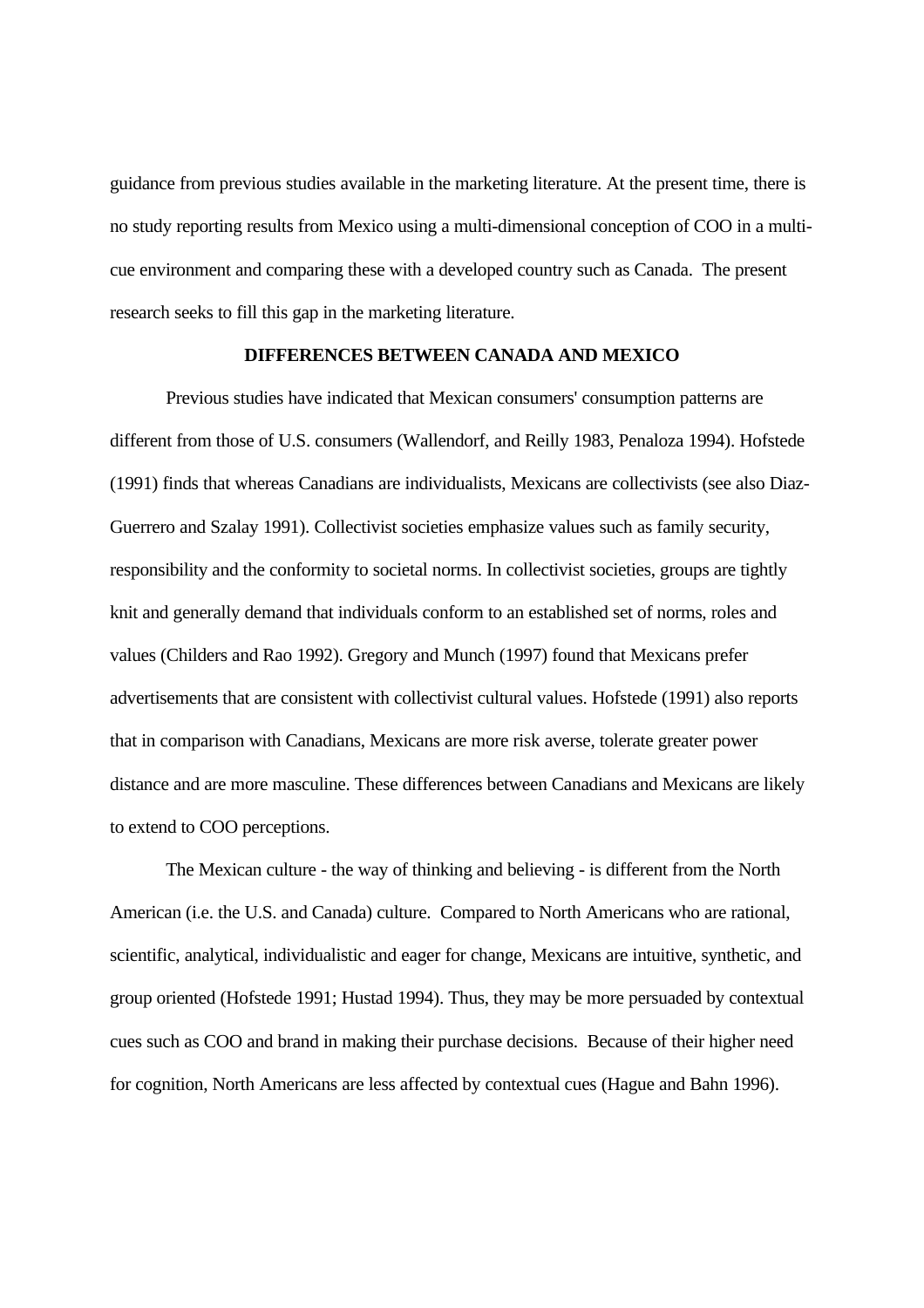Similarly, Mexicans are more likely to be influenced by affect-laden stimuli than North Americans (Lawrence and Yeh 1994; Moore, Harris and Chen 1995). Attributes sought in a product and the association of a COO or a brand with high quality is affected by the value system of consumers (Sukhdial, Chakraborty, and Steiger 1995). Evidence suggests that the Mexican psychological make up is different from that of North Americans (Valderrama 1986). For example, Shim and Gehrt (1996) found that whereas White Americans exhibit a utilitarian orientation to shopping, Hispanics exhibit a social/hedonistic orientation.

According to Alvarado (1996), the Mexican economy and value structure are going through profound changes since the signing of NAFTA. Due to the fact that over 90 % of Mexican economic activities are open to foreign ownership, the presence of international newspapers and television companies in Mexico is growing rapidly. Many Mexican companies are facing tough Canadian and U.S. competition in their domestic market. Therefore, there is a greater consciousness on the part of Mexican companies of the need to improve the quality of products and to gain a better competitive edge in the marketplace. Traditionally, service in Mexico has been very poor. Thus, Mexicans know that they have to become more serviceoriented. The increasing importance given to service is also spurred by the growth of investments by foreign companies in such service industries as banking and fast foods.

Such measures as the establishment of a Mexican foundation for quality have been taken to help companies improve the quality of their products and the productivity of their operations. Many Mexican companies such as Vitro (glass and electronics), Ranini (auto parts) and Mabe (electro-domestics) have a clear concept that they must produce world-class products. Their products are often of better quality than U.S. products. This list, in Alvarado's (1996) opinion,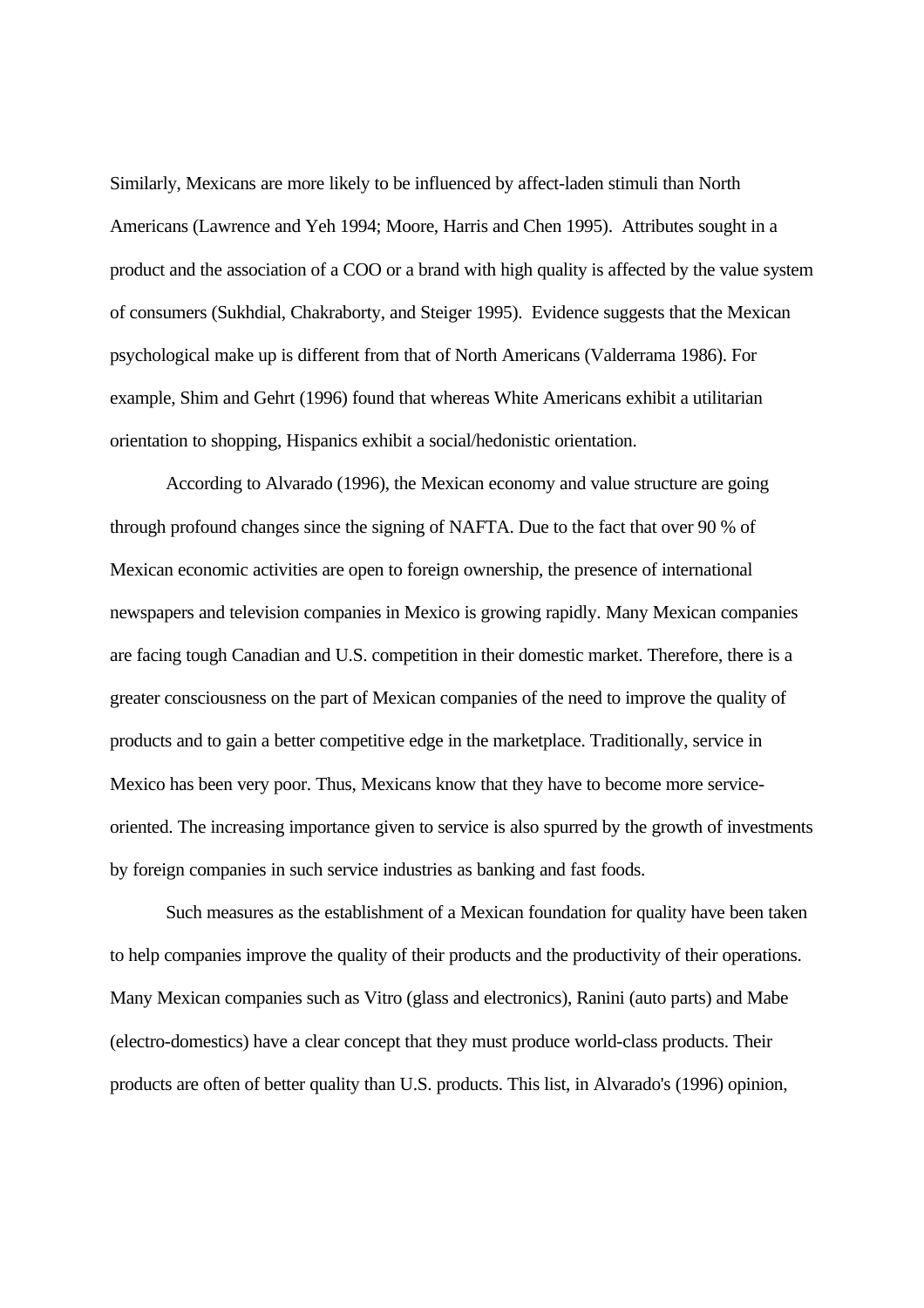needs to be expanded.

#### **RESEARCH OBJECTIVES**

With these considerations in background, the objectives of this research are: (1) to investigate the effects of three COOs, in the presence of three different brand names and three levels of price and quality assurance, on Canadian consumers' perceptions of the quality and purchase value of three common product categories, across two dimensions of origin, namely country of design (COD) and country of assembly (COA), (2) to compare the Canadian results with those obtained in Mexico replacing the price variable with country of parts (COP), in order to obtain greater insight into mutual consumer behaviour, (3) to examine the relative impact of brand name versus COO cues cross-nationally and (4) to discuss the implications of the above for global marketers.

In a recent study conducted in Belgium, Ahmed, d'Astous and Mathieu (1995) found significant effects of COD and COA on perceptions of the quality and purchase value of three product categories: automobiles, VCRs and shoes. In that study, COD and COA information was presented along with other informational cues (brand name, price and quality assurance) in a conjoint analysis format. The negative perceptions of Mexico and the positive perceptions of Canada as CODs and COAs found in a single-cue setting were considerably attenuated when other information on brand name, price and quality assurance was presented along with COO information. In a survey conducted in Canada, d'Astous, Ahmed and El Adraoui (1993) obtained similar results for the above products using a rating format. Chao (1993) also found significant effects of COD and COA on U.S. consumer evaluations of the design and product quality of a television set and Chao (1996) found significant effects of country of parts (COP).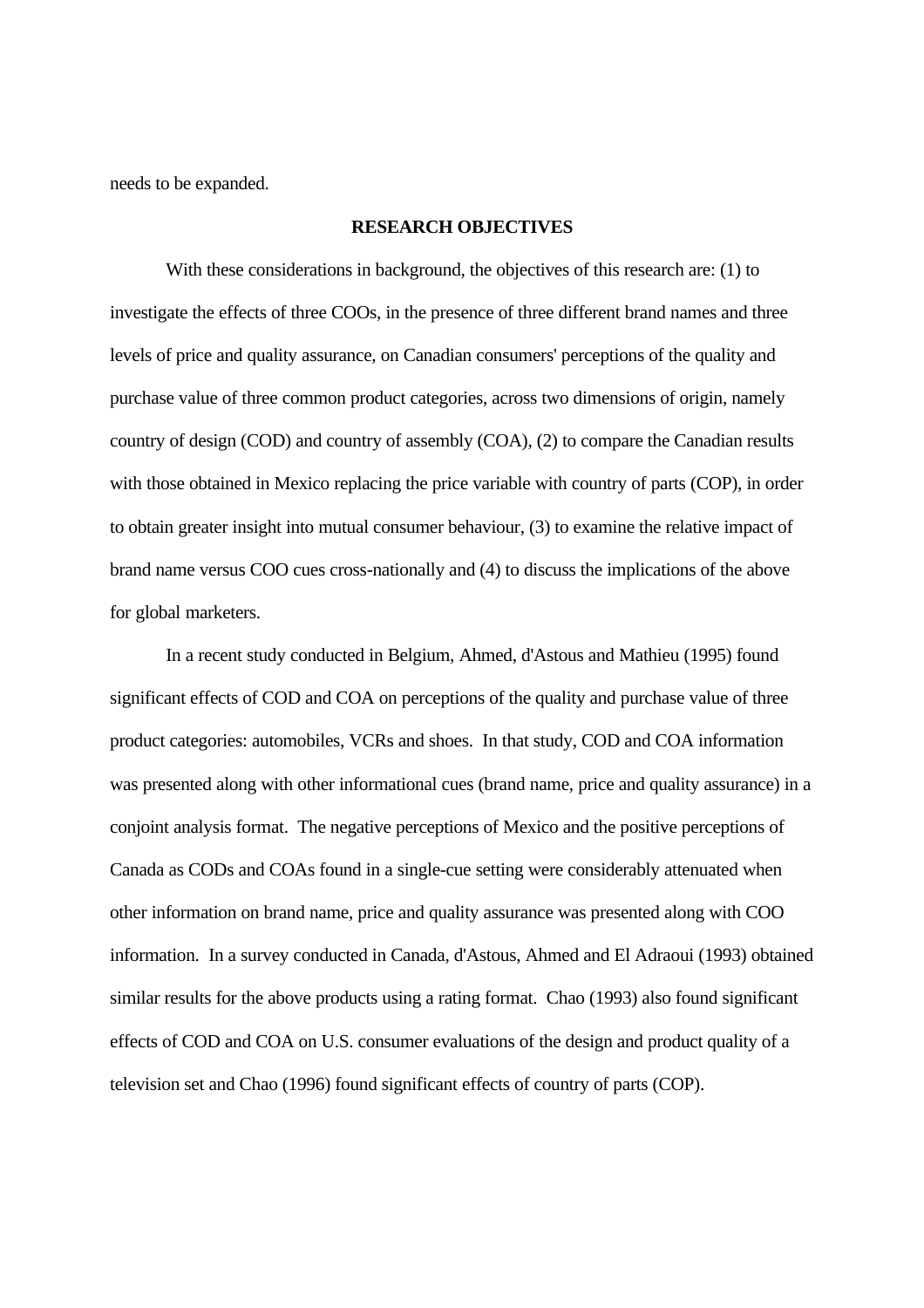#### **METHOD**

The Canadian study was carried out in the city of Sherbrooke, located 90 miles east of Montreal. Sherbrooke is a mid-sized city (about 90,000 inhabitants) in the French-speaking province of Québec in Canada. The Mexican study was conducted in the city of Acapulco. These choices were partly opportunistic since one of the authors who teaches in Sherbrooke was able to obtain the support of the Facultad de Turismo U.A.G. to conduct this study. Acapulco is the capital of the province of Guerrero. It is a commercial, industrial and tourism centre with a population of over 1,000,000. The data were collected during the Spring of 1993 in Canada and Spring of 1994 in Mexico.

The product categories chosen for the study are automobiles, VCR and shoes. Automobiles and VCR are technologically complex and high involvement products while shoes are technologically simple products of daily use. These product categories were selected in order to generalise results across products of different levels of involvement. The procedure employed to estimate the impact of COD and COA and the other informational cues is conjoint analysis. The conjoint design includes five factors: COD, COA, brand name, price or COP and quality assurance, comprising three levels each. The study design is presented in Table 1. The choice of countries, brand names, product satisfaction assurance and price levels was made in consideration of actual market conditions in Sherbrooke and Acapulco. Before going to the field, the research design was pre-tested with a convenience sample of Sherbrooke and Acapulco male residents.

The decision to replace the price variable with COP in Mexico was made for two reasons. Preliminary analysis of the Canadian data and a study carried out in Chile (Ahmed,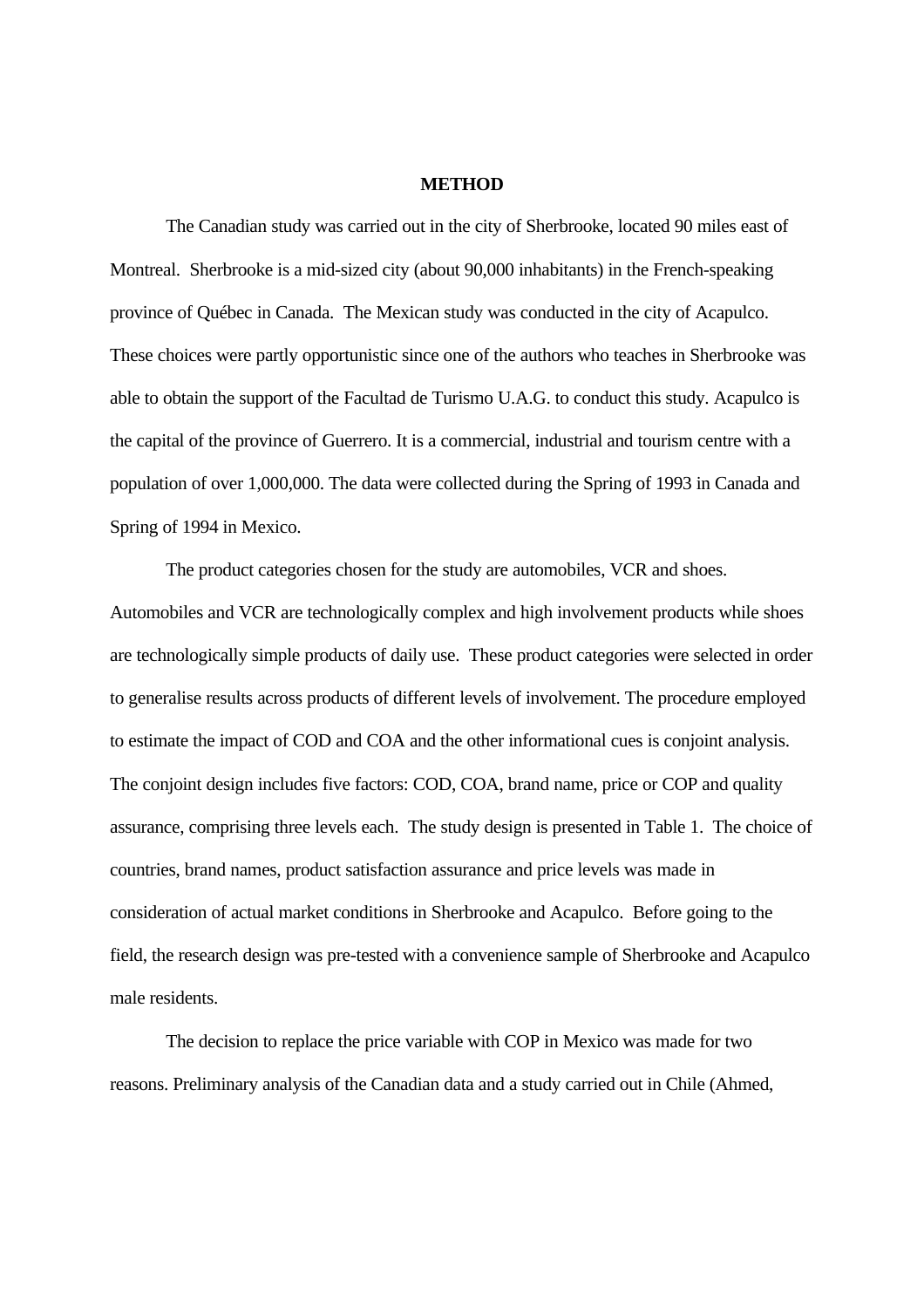d'Astous and Rojas, 1996) − a country similar to Mexico −, had indicated that price was not related to the perception of quality of the three products. In addition, in a study carried out in Morocco (d'Astous and Ahmed, 1995), which like Mexico is heavily involved in assembling products with imported parts, it was found that COP was a very significant predictor of both quality and purchase value.

The questionnaire, written in French and Spanish languages using a double translation procedure, consisted in three main sections. In the first section, fourteen countries had to be evaluated as CODs, COAs (Canada) and COPs (Mexico) using nine-point bipolar scales (bad/excellent). To ensure that the concepts of COA, COD and COP were understood, respondents were provided with descriptive information. COD was defined as the country where the product is conceived, designed or engineered; COA was described as the country where the product is assembled or manufactured, and COP was defined as the country where parts were manufactured. The second section involved the evaluation of nine advertisements of each product defined by combining the levels of the conjoint design factors (see Figure 1 for an example of a Canadian advertisement). The nine ad profiles were defined according to a onethird fractional factorial design confounded with nine blocks (Cochran and Cox 1957). Perceived quality and purchase value were measured with nine-point bipolar scales (very bad quality/very good quality; very bad buy/very good buy). The last section of the questionnaire included questions about product familiarity, product involvement and socio-demographics.

Using an area sampling procedure, 262 homes were visited in Acapulco and 476 in Sherbrooke. In order to be eligible, all participants had to be males over 18 years of age. This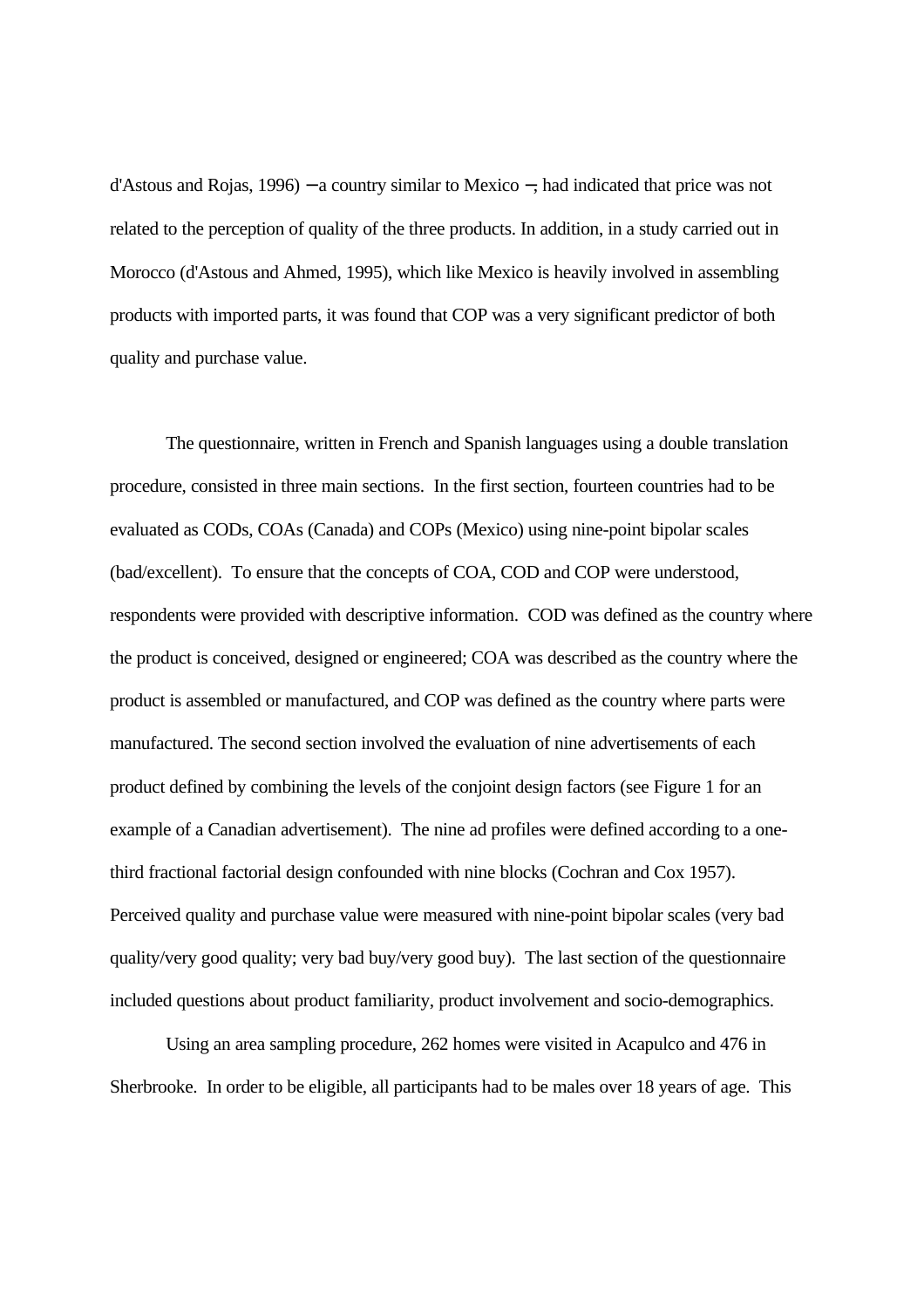was done because studies conducted in less developed countries have found that purchase decisions of complex consumer products are often dominated by men (Green et al. 1983). After giving appropriate instructions concerning how to proceed with the materials, the interviewer left the questionnaire with the respondents and picked it up the next day. In Acapulco, a total of 250 questionnaires were picked up resulting in 240 usable answers. Mexican data were collected from upper middle, middle and lower middle class areas. In Canada, 185 questionnaires were collected resulting in 175 usable answers.

#### **RESULTS AND DISCUSSION**

#### **Sample Description**

The mean age of the Mexican survey participants is 33 years. Thirty-six percent of them are single, 50 % have at least one child, 20 % have completed primary or high school, 27 % have a technical school background, 44 % have some university and 10 % have some post-graduate education. Thirty-five percent earn under 20,000 pesos a year, 46 % earn between 20,000 and 60,000 pesos and 19 % over 60,000 pesos. The mean age of Canadian respondents is 38 years. Thirty-one percent of Canadian participants are single and 56 % are married. Forty-two percent earn less than \$20,000, 40 % between \$20,000 and 50,000 and 18 % over \$50,000. Thirty five percent have high school education and 65 % have post secondary education. Thus, the Canadian respondents are wealthier and older but somewhat similar to the Mexicans in terms of marital status. The Mexican sample is better educated.

#### **Manipulation Checks**

As expected, the respondents felt that buying an automobile was more important, more difficult and required a greater extent of information search than buying a VCR or a pair of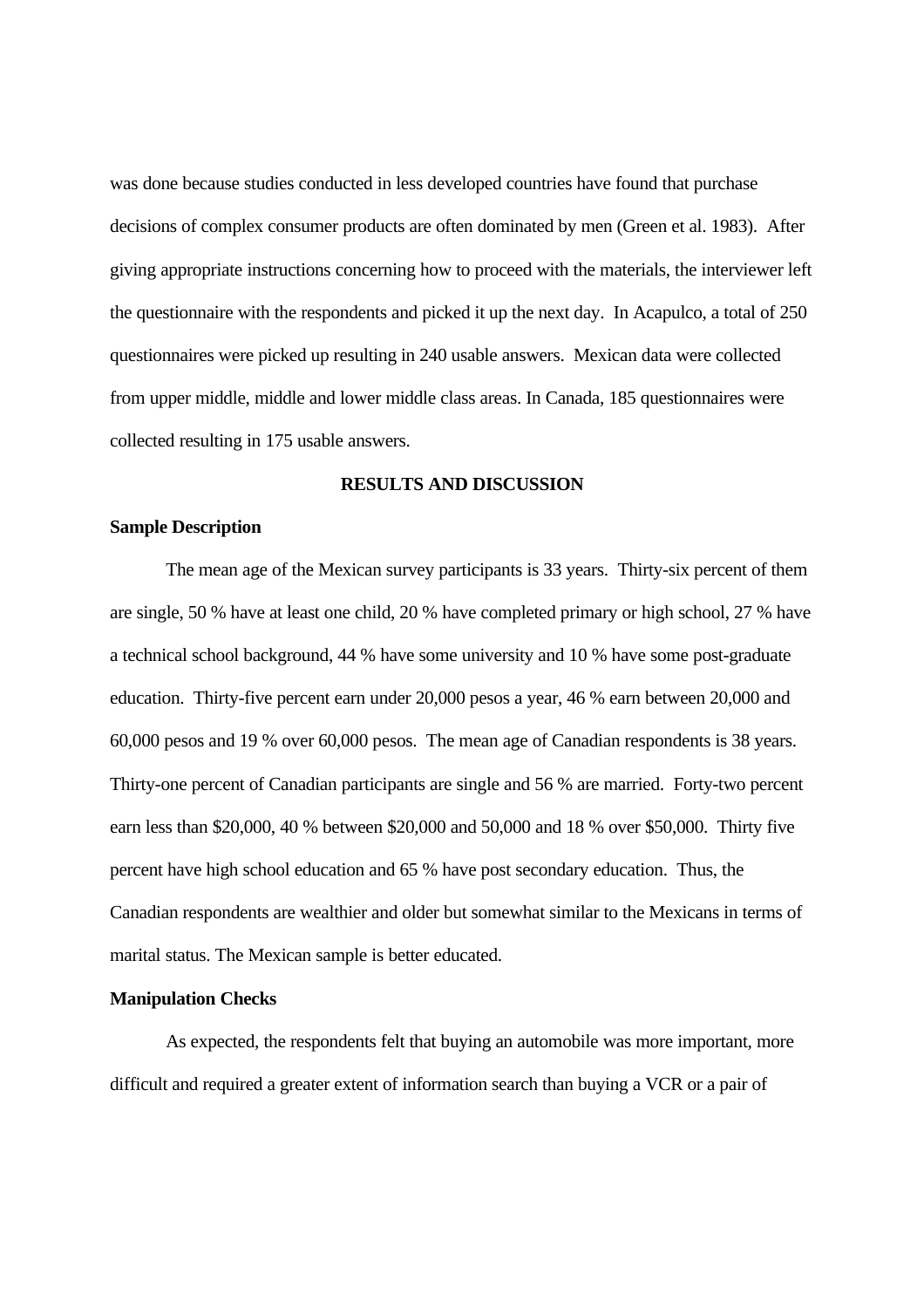shoes. Similarly, buying a VCR was perceived as more important, more difficult and requiring more information search than buying shoes. All differences are statistically significant  $(p<0.001)$ .

#### **Country Perceptions**

Table 2 presents the mean ratings of the fourteen countries of origin. Evaluations pertain to perceived design and assembly capabilities of the countries. The Mexican data were adjusted for positive response bias to make Canadian and Mexican data equivalent (Marin, Gamba and Marin 1992). As one would expect, in general the HICs obtain better evaluations than the NICs. It is interesting to note that South Korea, a newly industrialised country, is rated higher than Belgium as a COD and COA by the Mexicans. Mexicans rate their country higher than Canada, France, Italy and Belgium as a COD and COA. They even rate Mexico as good as Germany as a COA. In terms of other individual countries, Mexicans give better evaluations to South Korea, Brazil and Russia than Canadians but rate all developed countries lower than Canadians as CODs. In terms of COA capabilities, Russia is rated higher and Japan, Germany, Canada, France and Belgium are rated lower by the Mexicans.

In general, Mexicans give better evaluations to NICs as CODs and show an extremely high degree of home country bias. However, Mexicans' pride in their products is not shared by the rest of the world. Mexicans rank 13th among fourteen countries in terms of the global perception of the quality of manufactured goods. Among the people from 19 countries responding to a poll conducted by the Gallup Organisation, only 4.6 % consider Mexican products very good to excellent (Milner 1996). Our Mexican respondents do however view made-in U.S. products quite favourably. Previous studies also report similar results. Miller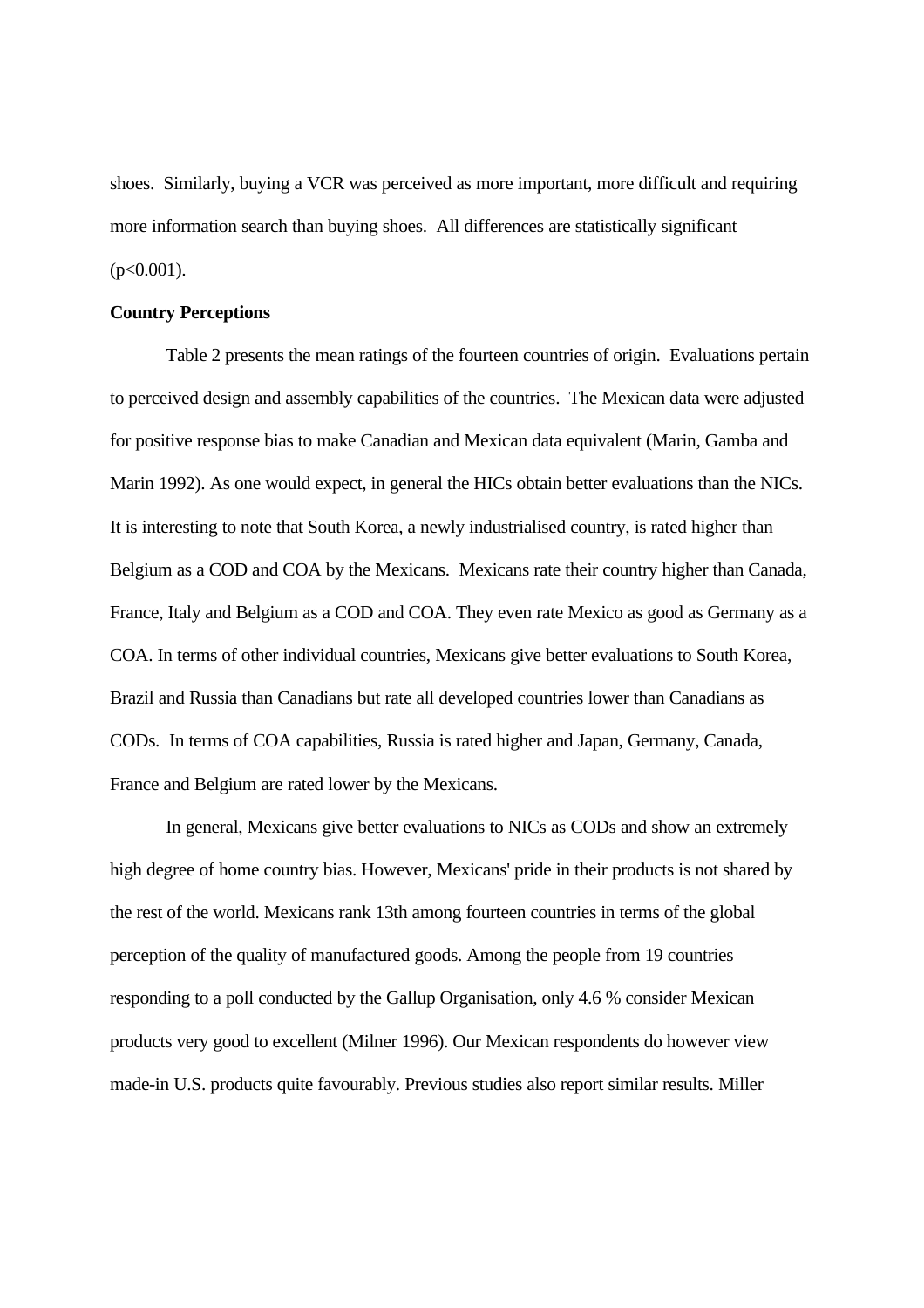(1995) has previously reported that Mexican consumers look to made-in U.S. products for quality and warranties. Alvarado (1996) reports that Mexicans switched to U.S. products before the 1995 devaluation of the Mexican peso because they were thought to be cheaper and of better quality.

The observation of overall low evaluations of NICs in the Canadian and to a lesser extent in the Mexican data conforms to the existing literature. According to Li and Monroe (1992), differences in perceived product quality between HICs and NICs are due to consumers' belief that HICs' workers are more technologically sophisticated than NICs' workers and consequently more able to make quality products. Milner (1996) reports that Japan is perceived to be a quality leader in manufacturing, followed by Germany, the United States, Great Britain, France, Canada, Italy, Spain, China, Taiwan, South Korea, Russia, Mexico and Brazil. It appears that Canadian and to a lesser extent Mexican consumers, share the views held by other consumers.

The relatively poor evaluation of Belgium as a COO by Mexican consumers may perhaps be attributed to their very limited experience with Belgium, its people and its products. Research indicates that consumers use COO cue symbolically by associating countries with their areas of excellence: Denmark with agriculture, France with fashion and design, Germany with technology and engineering (Niss 1996). Perhaps no such symbolic association has been formed yet by Mexicans with products designed and/or assembled in Belgium. The symbolic association of Russia with space programmes may perhaps explain favourable rating given to Russia by the **Mexicans** 

#### **Evaluations of Product Profiles**

Table 3 presents the ANOVA results associated with the evaluations of individual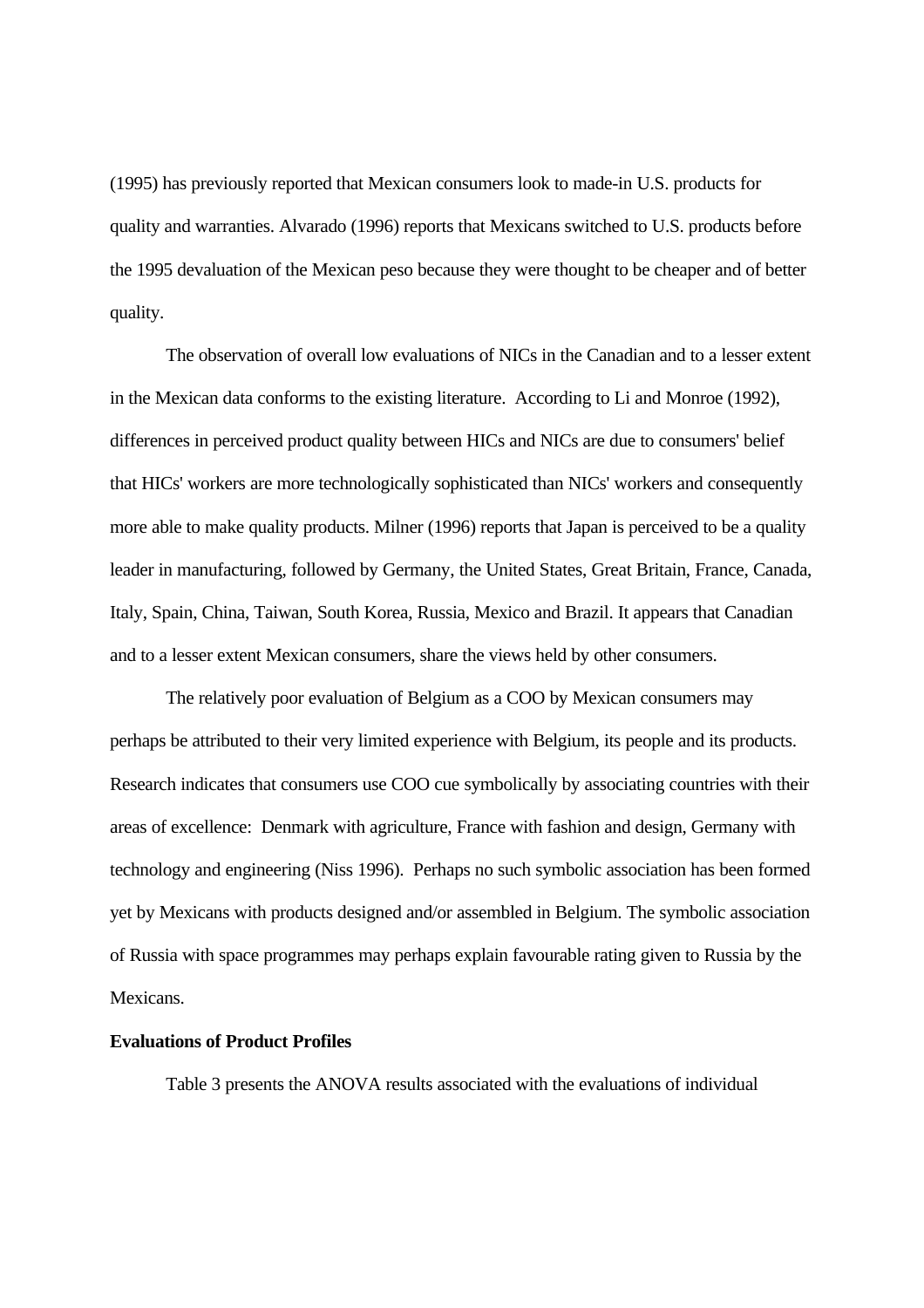product profiles. The results indicate that COD and COA have significant effects on the perceived quality and purchase value of automobiles, VCR, and shoes in the Canadian sample. The results for Mexicans are less clear. COD has no effect on the evaluation of shoes and COA has no effect on the perceived quality of automobiles. COP has a significant effect on the evaluation of the three products in the Mexican sample. Brand name explains a statistically significant portion of the variance in the perception of quality and purchase value of automobiles, VCR, and shoes. The variance explained by brand with regard to the purchase value of shoes by Mexicans is not significant. The statistically significant impact of price in the Canadian sample is noted for purchase value perceptions of all three products. Price does not affect judgements of quality. Quality assurance has a significant effect on all product evaluations in the Canadian sample except with regard to the perceived quality of shoes. Quality assurance appears to be a more important cue for predicting the purchase value of a product rather than quality. This result holds for both the Canadians and the Mexicans. It is interesting to note that, whereas for Mexicans quality assurance and COP are the most important cues affecting the evaluations of shoes, for Canadians it is COD and COA. The greater importance attached to quality assurance may perhaps reflect the fact that traditionally service in Mexico has been poor (Alvarado 1996). Quality assurance is a safeguard against poor service. The most important cue affecting the evaluation of VCR by Mexicans is COP whereas for Canadians it is COD. Using mean squares as indicators of effect strength, it can be seen that COO cues are much more important than brand name for both the Canadians and the Mexicans. Thus, on an overall basis, there appear to be considerable differences between the Mexicans and the Canadians in how they use extrinsic cues in making product judgements.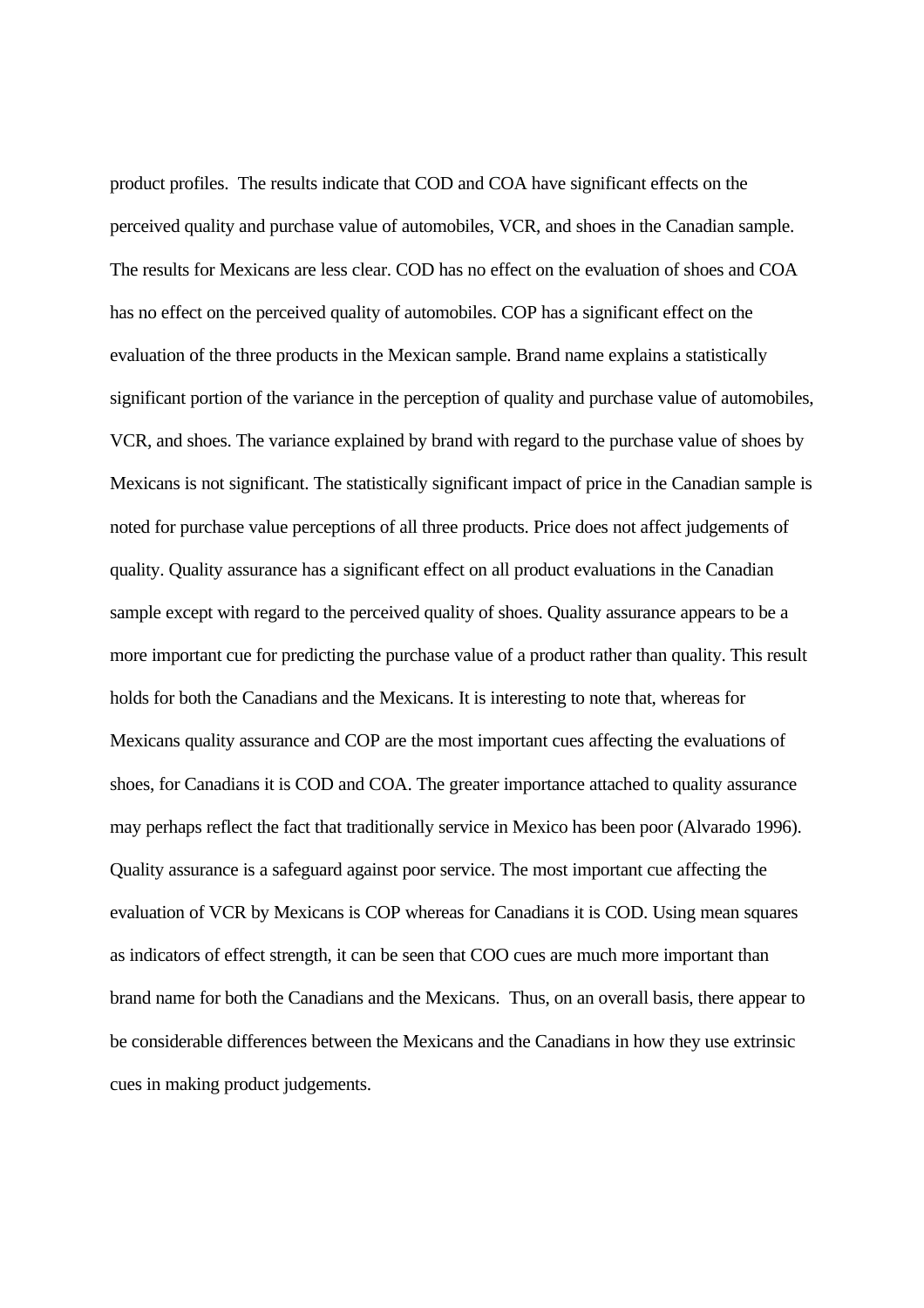#### **Marginal Means**

Table 4 compares the conjoint (multi-cue) marginal mean evaluation ratings of Japan, Italy, Canada and Mexico with the direct (single-cue) ratings of these countries on 9-point scales. Marginal means represent mean evaluations of cues such as COD and COA after controlling for the effects of other product cues (brand name, warranty and price). They were derived through ANOVA procedures and reflect an average value of the products evaluated. The results indicate that multi-cue differences between countries on both perceived quality and purchase value measures are smaller than single-cue differences. The marginal means of multi-cue Japan COD and COA show the greatest decrease from single-cue ratings, followed by COA Mexico for Mexicans and COA and COD Canada for the Canadians. The evaluation of COD and COA Mexico goes up for Canadians from a single cue setting to a multiple cue setting. This improvement is much stronger for COD Mexico. Evaluations of Italy does not show much change from a single-cue to a multi-cue format. Additional information regarding brand name, price or COP and quality assurance seems to have attenuated the impact of single-cue COD and COA. As pointed out by Smith and Swinyard (1983), when an attitude is less firmly held, it is more likely to undergo changes in the presence of new information about the attitude object. It is interesting to note that even in a multiattribute setting, Mexicans evaluate their products as being as good as Canadian and Italian products.

In general, results show smaller differences in COD and COA mean evaluations of a developed country (DC) (Japan) by both Canadians and Mexicans and a less developed country (LDC) (Mexico) by Canadians when the information is presented along with other cues than when the two countries are directly evaluated on their COD and COA capabilities. Thus, it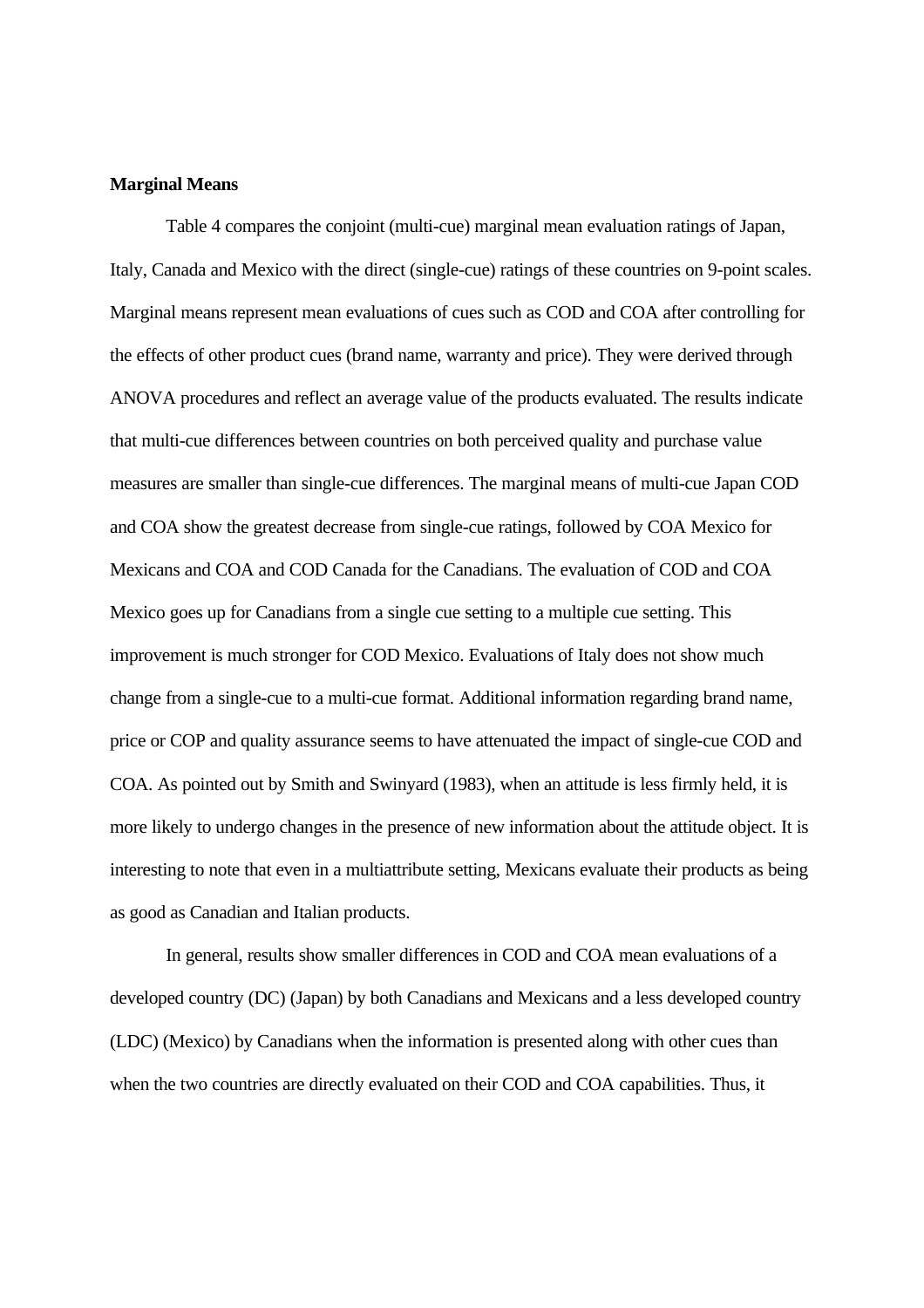appears that consumers are less affected by COO information when other product information is available.

#### **DISCUSSION**

The cross-national differences noted in the results is believed to be partly due to Mexico's emergence as an important country of assembly following the adoption of the maquiladora concept of assembling products whose parts are made in developing countries such as the United States. This process has accelerated since Mexico's entrance in NAFTA. The Mexican market has opened up to foreign imports with low import duties since late 1980's and the variety of products and brands available in the Mexican market place is increasing (Miller 1995). However, because the process has begun only recently, in the absence of reliable brand information (Maheswaran 1994) and given the expected variance in the durability of consumer products, quality assurance becomes an important extrinsic cue for judging the quality and purchase value of products like VCRs and shoes. Given that product assembly operations have gained considerable exposure in Mexico because of their impact on the economic development and the availability of COA Mexico products, one would expect that the components of the products assembled, COP, would play a strong part in making product evaluation.

Overall, it appears that the differences between Mexican and Canadian consumers' use of extrinsic contextual cues are driven both by structural and cultural differences. Mexicans are group-oriented (Hofstede, 1991). Therefore, showing strong support for COD, COA and COP Mexico for Mexicans is probably a means of satisfying a deep-seated social value (Gregory and Munch 1997). In contrast with this culturally driven cross-national difference between Canadians and Mexicans in the importance given to made-in Mexico, the greater importance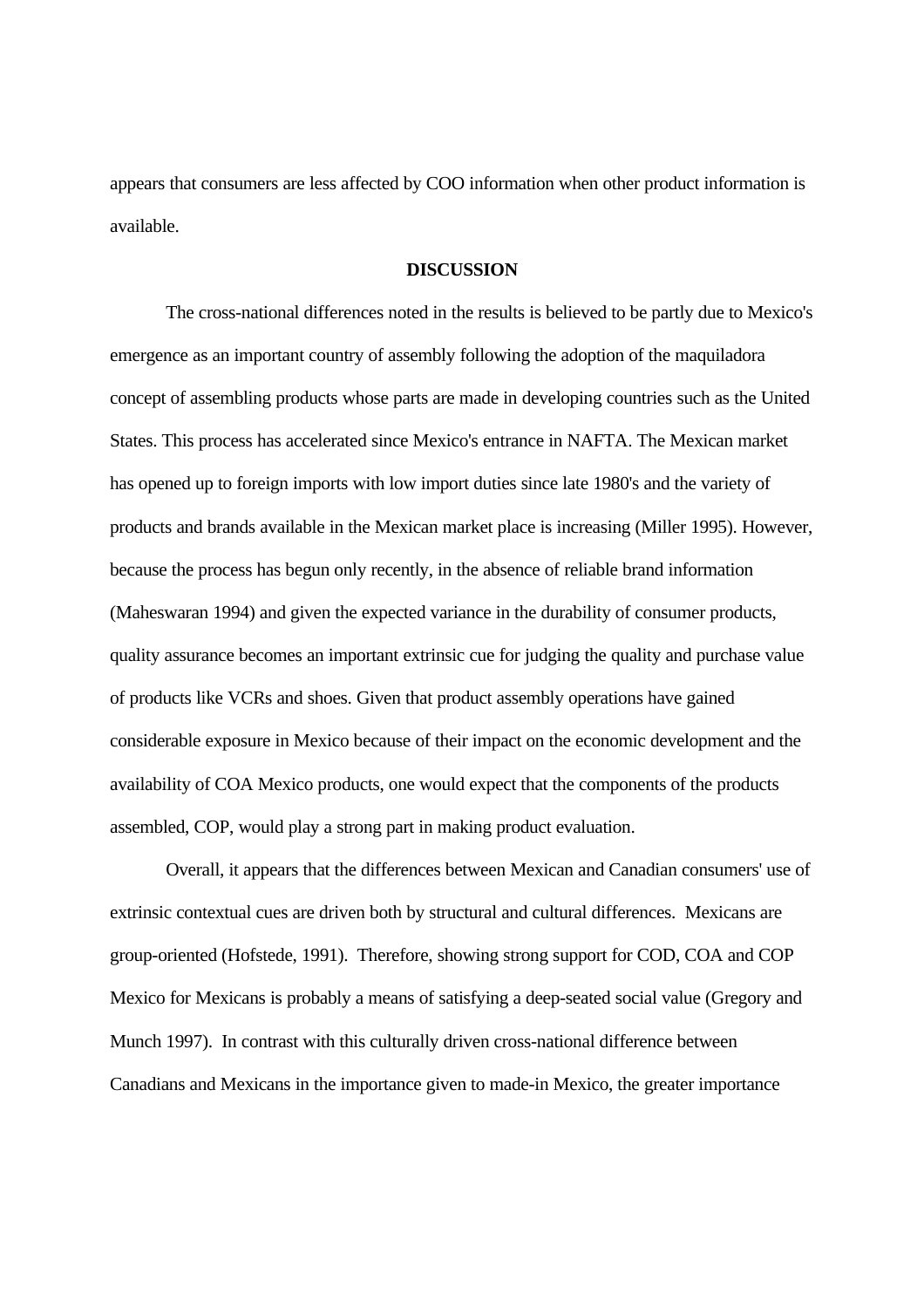given to quality assurance for VCR by Canadians and shoes by Mexicans, can be attributed to structural factors. Electronic products available on the Canadian market are often assembled in newly industrialised countries whose workers are held in low esteem by the Canadians (Li and Monroe 1992). Given the low income of Mexicans, compared to Canadians, Mexicans give greater importance to the durability and reliability of shoes. From the point of view of Canadians, the quality of products made in Mexico is less than desired. On the other hand, Mexicans' perceptions regarding the performance of made-in Mexico products is high. This may explain why Mexicans' evaluation of products made in Mexico products did not change much from single attribute to multi-attribute setting whereas those of Canadians did change.

Rawwas, Rajendran and Wuehrer (1996) describe consumer nationalism as a sentiment of supreme consumer loyalty towards a nation or a state which has significant effects on attitudes and purchase intentions. Consumer nationalists are willing to make a sacrifice to purchase a domestic brand because they believe that imported goods may damage their country's economy. Shimp and Sharma (1987) found that consumer nationalism is negatively correlated with the purchase of foreign products by U.S. consumers. Previous research has shown a tendency for consumers to prefer their own country's products over imported products. For example, over two-thirds of Spanish and British subjects prefer domestic made products to comparable foreign made products (Peris, Newman, Bigne, and Chansarkar 1993). Similar findings are reported for French and Germans by Papadopoulos, Heslop and Bamossy (1990) and Canadians by Milner (1996).

#### **MANAGERIAL AND RESEARCH IMPLICATIONS**

This research suffers from a number of limitations. It was carried out in only one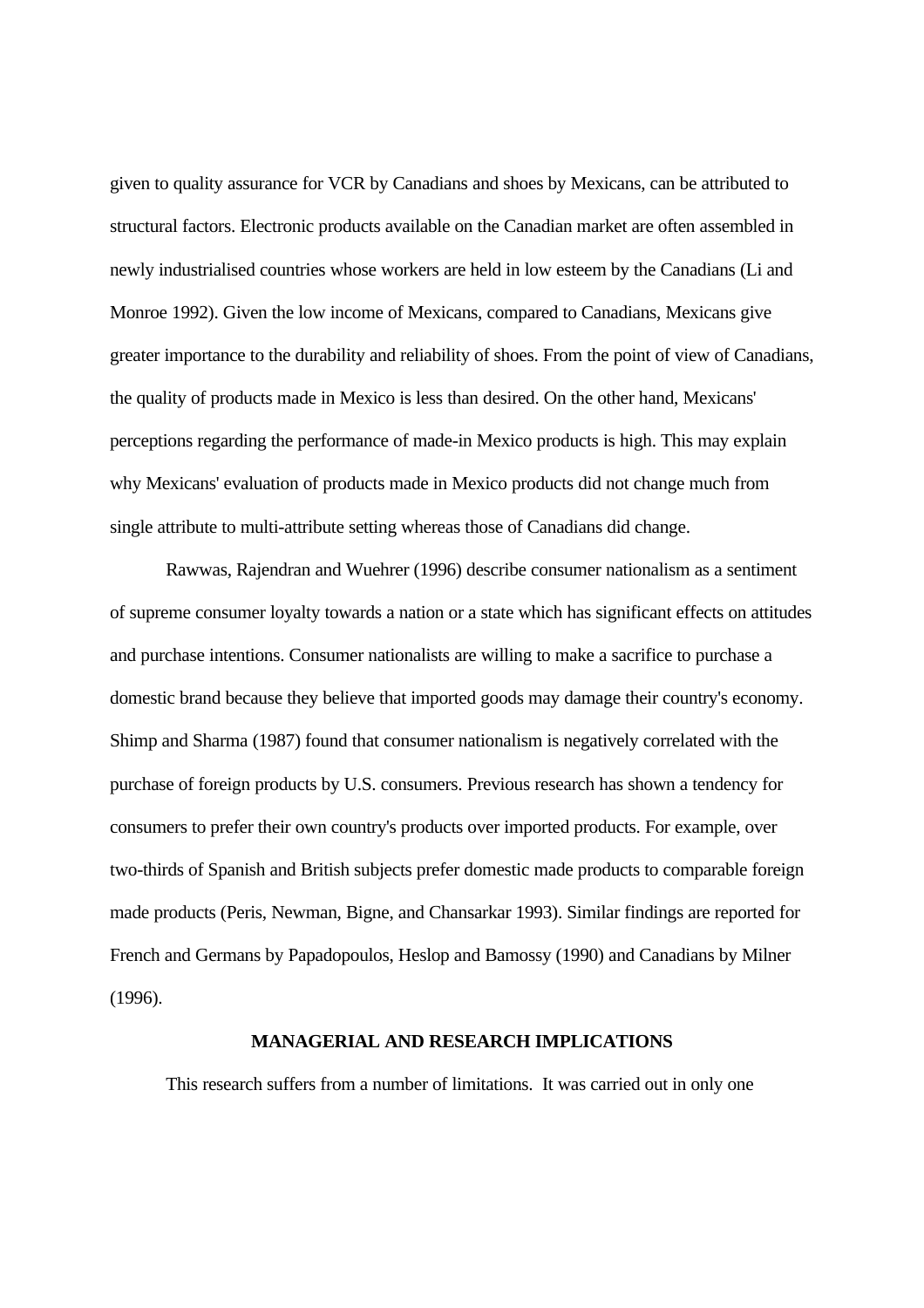Mexican and one Canadian city with an all-male consumer sample and using a very limited number of products and brand names. Our results must therefore be interpreted with great care. Further research should be conducted with larger probabilistic samples from different parts of Mexico and Canada and use different types of products. Despite these limitations, we believe that the results presented in this paper have strategic implications for global marketers.

Our results show that in comparison with COD and COA, brand names do not have a strong established franchise in Canada or Mexico and that COP is an indicator of quality and purchase value in Mexico. Quality assurance appears to be a very strong marketing tool for products like shoes whose manufacture in Mexico is dominated by Mexican firms. Mexican marketers who wish to sell their products successfully in a DC such as Canada should realize that Canadians need to be persuaded regarding the quality and purchase value of products made in Mexico. Quality assurance appears to be a powerful tool to use for selling automobiles and VCRs in Canada. This tool can be used by global marketers to push made-in Mexico products in Canada. Made-in Canada does not seem to impress the Mexicans. Therefore, Canadians exporters will face an uphill battle in conquering the Mexican market. In the context of NAFTA, studies indicate that not only Canadian but also U.S. respondents hold made-in Mexico products in low esteem in terms of quality (Roth and Romeo 1992; Chao 1996). Therefore, Mexican manufacturers are particularly urged to pay attention to the problems related to the quality control of their products. Perhaps acquiring ISO 9000 designation for their manufacturing operations may reassure Canadian importers. Given that Mexicans tolerate large power distance and thus show great respect for authority and are collectivist and therefore appreciate group work, quality improvement programmes should be easier to implement. Perhaps, Mexican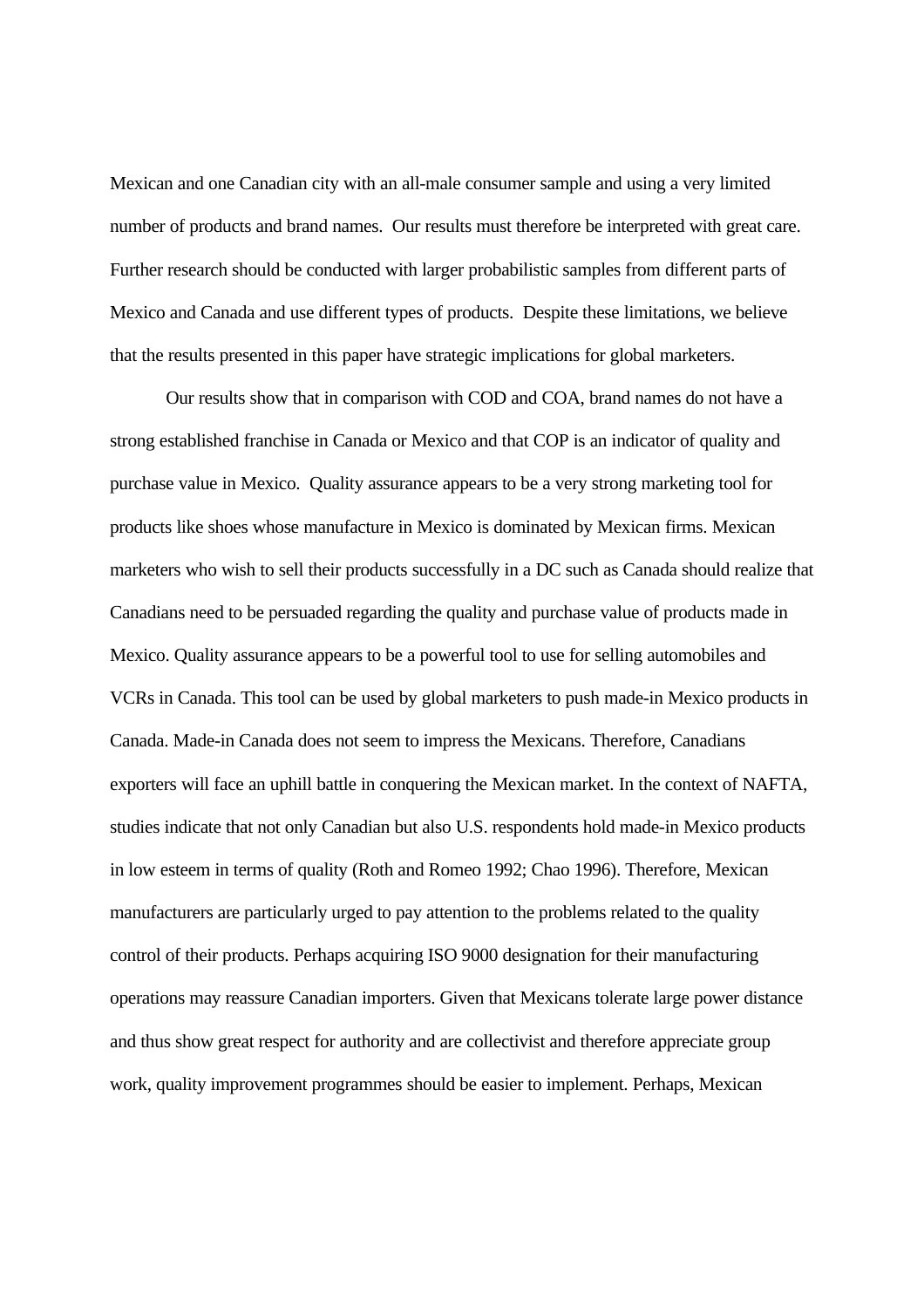workers' greater preference for leisure, opposition to planning and disciplined routine, and reliance on emotion (Lawrence and Yeh 1994) impede progress in achieving quality standards. If such is the case, it is imperative that Mexican workers be educated to the fact that reliability and product perfection are the norms in North America and that these norms have to be met if their products are to be sold in export markets. Because of their greater need to avoid uncertainty, Mexican workers may have to be assured by their supervisors that the slowing down of work process will be tolerated in favour of gaining improved quality.

In the short run, strong brands manufactured in Mexico may be able to increase their brand franchise in the U.S. and Canada by offering lower prices. As Jo (1996) points out, the amount of quality discounting made by the lower prices for U.S. respondents is significantly smaller for strong brands than for weak brands. However, in the long run a brand equity advantage may not support a poorer quality product. Another approach may be to build a new model of an existing brand in Mexico. Haubl (1996) found that the impact of COO on the overall evaluation of an automobile was mediated by the car's appearance and features. Thus, customers may be willing to try new products made in an unfavourable COO with a very strong brand name if it has appealing appearance and features, and is supported by a credible product warranty.

Our results indicate that price is seen as a value feature in Canada. This explains why many global marketers who assemble their product in NICs are able to sell their products on the Canadian market by offering competitive prices. Global marketers who have both NIC and medium prestige HIC manufacturing operations are advised to export their NIC-assembled products to Mexico to take advantage of lower wages in NICs. It appears that Mexicans show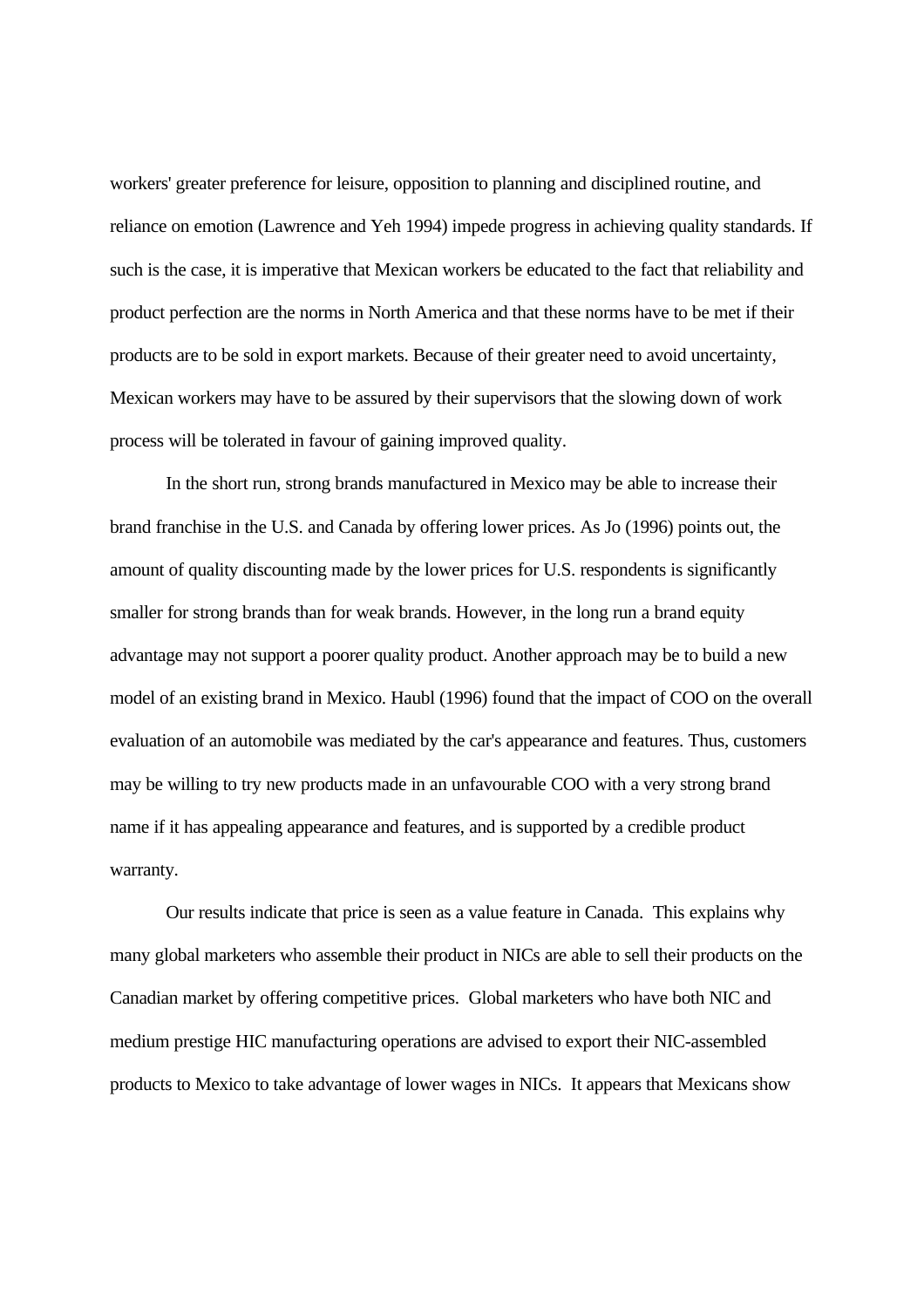strong positive bias toward NICs. For example, South Korea is perceived to be almost as good a COA as Canada, France or Italy. If however, for strategic reasons, products need to be exported from medium prestige HICs, then the product should be directed toward consumers who have adopted worldmindedness ideology in their purchase behavior. Rawwas, Rajendran and Wuehrer (1996) argue that worldminded consumers may be a ready target for quality foreign products, whereas consumer nationalists may not.

More specifically, in the context of NAFTA, U.S. branded products are increasingly being manufactured in Canada. Our results suggest that it will be advisable for multinational companies to export new U.S.-designed products to Mexico that are also assembled in the U.S. with U.S. parts until the brand equity for the new product is established and COA becomes less important to Mexican consumers. Given that COA Mexico is evaluated less favourably by the Canadians than COA Canada, U.S. corporations may find it to their advantage to assemble their brands in Canada for the Canadian market rather than export products assembled in Mexico unless cost savings from products made in Mexico are very high. Our results indicate that Canadians also show home country bias. Milner (1996) found that only Japanese products were considered by Canadians to be superior to products made in Canada. This consumer nationalism by Canadians has also been reported by Bruning (1997).

Cross-national differences between Mexico and Canada are attributed to both cultural and structural factors. Therefore, given the potential growth of Mexico even after Mexico becomes a HIC, one would expect that the purchase behaviour of North Americans and Mexicans will continue to be somewhat different. Therefore, marketers are advised to build their COO and brand promotional programmes in Mexico differently from that in North America. For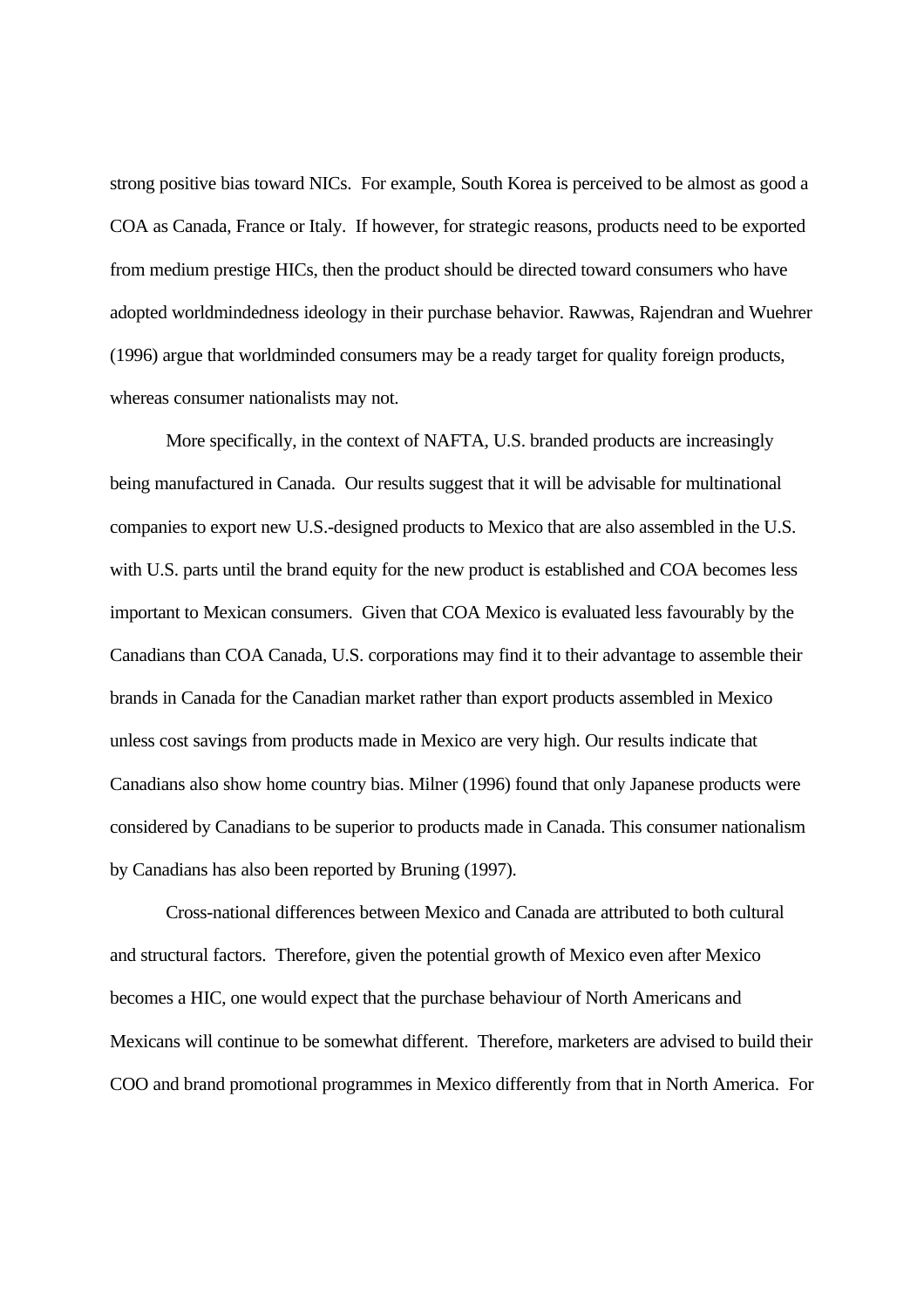example, advertising messages in Mexico should be emotional rather than cognitive, emphasising such themes as acceptability of a COO or brand name by other group members. These messages should play on the highly nationalistic feelings Mexicans have toward their own country by demonstrating the advertisers' commitment to Mexico and its population.

This study uncovered a very strong home-country bias on the part of Mexicans. It is not certain whether this was a nationalistic response to a questionnaire or a genuine desire to support locally made products. For example, in the U.S. where respondents seem to show strong homecountry bias, "Buy America Programs" have not been very successful in increasing sales of U.S. made products (Ettensen, Wagner and Gaeth 1988). Therefore, studies tracking actual buying behaviour of Mexicans should be carried out to find out if indeed products made in Mexico are preferred to products made in medium prestige HICs. Previous studies (Papadopoulos, Heslop and Bamossy 1990) indicates that inhabitants of some NICs have a lower opinion of products made in their own country than of those made in HICs. For example, Bohlen (1993) notes that made-in West remains a powerful lure for Russians who are suspicious of local brands and even of labels printed in the Cyrillic alphabet. Future studies may also try to find out if Mexicans indeed have a different conception of product quality than do residents of HICs. For example, because of the low labour costs of repairing products like automobiles and VCRs, the durability of a product may be a much more important attribute for Mexicans than its reliability. Perhaps Mexican manufacturers are more conscious of such preferences of their consumers and therefore products manufactured in Mexico may indeed be superior on the quality dimensions most preferred by the Mexicans. As pointed out by Cateora (1996), it is important that HIC products be adjusted to meet the different environmental conditions in NICs.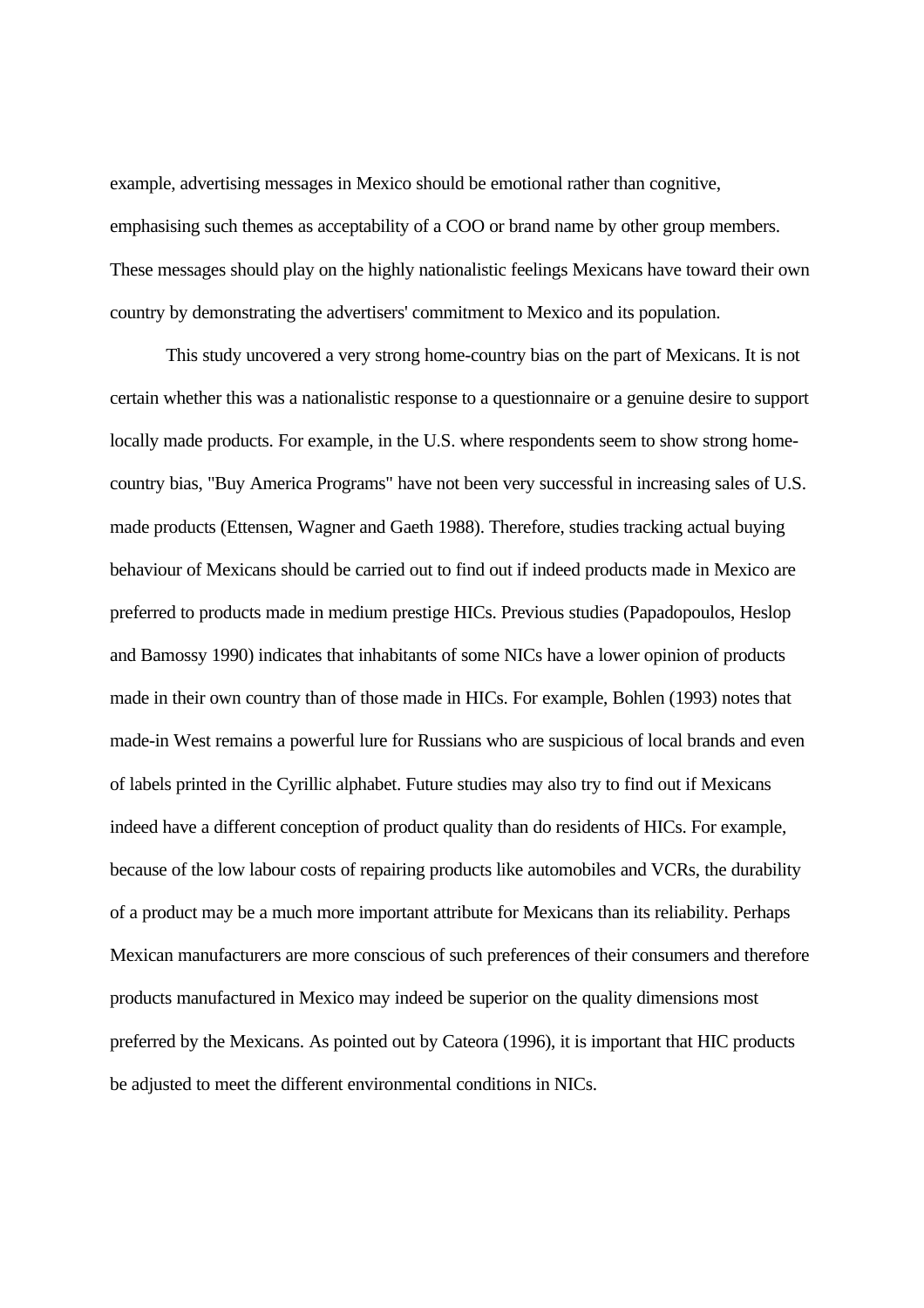# **Table 1**

# **Study Design**

| <b>COUNTRIES/</b><br><b>ATTRIBUTES</b>     | <b>PRODUCTS</b>                                               |                              |                                                    |  |  |  |
|--------------------------------------------|---------------------------------------------------------------|------------------------------|----------------------------------------------------|--|--|--|
|                                            | <b>High</b>                                                   | <b>Medium</b>                | Low                                                |  |  |  |
|                                            | <b>Involvement</b>                                            | <b>Involvement</b>           | <b>Involvement</b>                                 |  |  |  |
| <b>MEXICO</b>                              | <b>Automobiles</b>                                            | <b>VCR</b>                   | <b>Shoes</b>                                       |  |  |  |
| <b>Country of Design</b>                   | Japan                                                         | Japan                        | Italy                                              |  |  |  |
|                                            | Canada                                                        | Canada                       | Canada                                             |  |  |  |
|                                            | Mexico                                                        | Mexico                       | Mexico                                             |  |  |  |
| <b>Country of Assembly</b>                 | Japan                                                         | Japan                        | Italy                                              |  |  |  |
|                                            | Canada                                                        | Canada                       | Canada                                             |  |  |  |
|                                            | Mexico                                                        | Mexico                       | Mexico                                             |  |  |  |
| <b>Country of Parts</b>                    | Japan                                                         | Japan                        | Italy                                              |  |  |  |
|                                            | Canada                                                        | Canada                       | Canada                                             |  |  |  |
|                                            | Mexico                                                        | Mexico                       | Mexico                                             |  |  |  |
| <b>Brand Name/Store</b>                    | Toyota                                                        | Sony                         | Bally                                              |  |  |  |
|                                            | Ford                                                          | Panasonic                    | Canada                                             |  |  |  |
|                                            | Volkswagen                                                    | Samsung                      | <b>Tres Hermanos</b>                               |  |  |  |
| Warranty/<br><b>Satisfaction Assurance</b> | 6 months<br>1 year<br>1 year<br>2 years<br>3 years<br>2 years |                              | No exchange<br>Exchange only<br>Exchange or refund |  |  |  |
| <b>CANADA</b>                              | <b>Automobiles</b>                                            | <b>VCR</b>                   | <b>Shoes</b>                                       |  |  |  |
| <b>Country of Design</b>                   | Japan                                                         | Japan                        | Italy                                              |  |  |  |
|                                            | Canada                                                        | Canada                       | Canada                                             |  |  |  |
|                                            | Mexico                                                        | Mexico                       | Mexico                                             |  |  |  |
| <b>Country of Assembly</b>                 | Japan                                                         | Japan                        | Italy                                              |  |  |  |
|                                            | Canada                                                        | Canada                       | Canada                                             |  |  |  |
|                                            | Mexico                                                        | Mexico                       | Mexico                                             |  |  |  |
| <b>Brand</b> (store)                       | Toyota                                                        | Sony                         | Yellow                                             |  |  |  |
|                                            | Ford                                                          | <b>GE</b>                    | Trans Canada                                       |  |  |  |
|                                            | Hyundai                                                       | Samsung                      | Simard and Voyer                                   |  |  |  |
| <b>Price</b>                               | \$8,000<br>10,000<br>14,000                                   |                              | \$25<br>35<br>45                                   |  |  |  |
| Warranty/<br><b>Satisfaction Assurance</b> | 1 year/20,000 km<br>3 years/60,000 km<br>5 years/100,000 km   | 1 year<br>3 years<br>5 years | None<br>Exchange only<br>Exchange or refund        |  |  |  |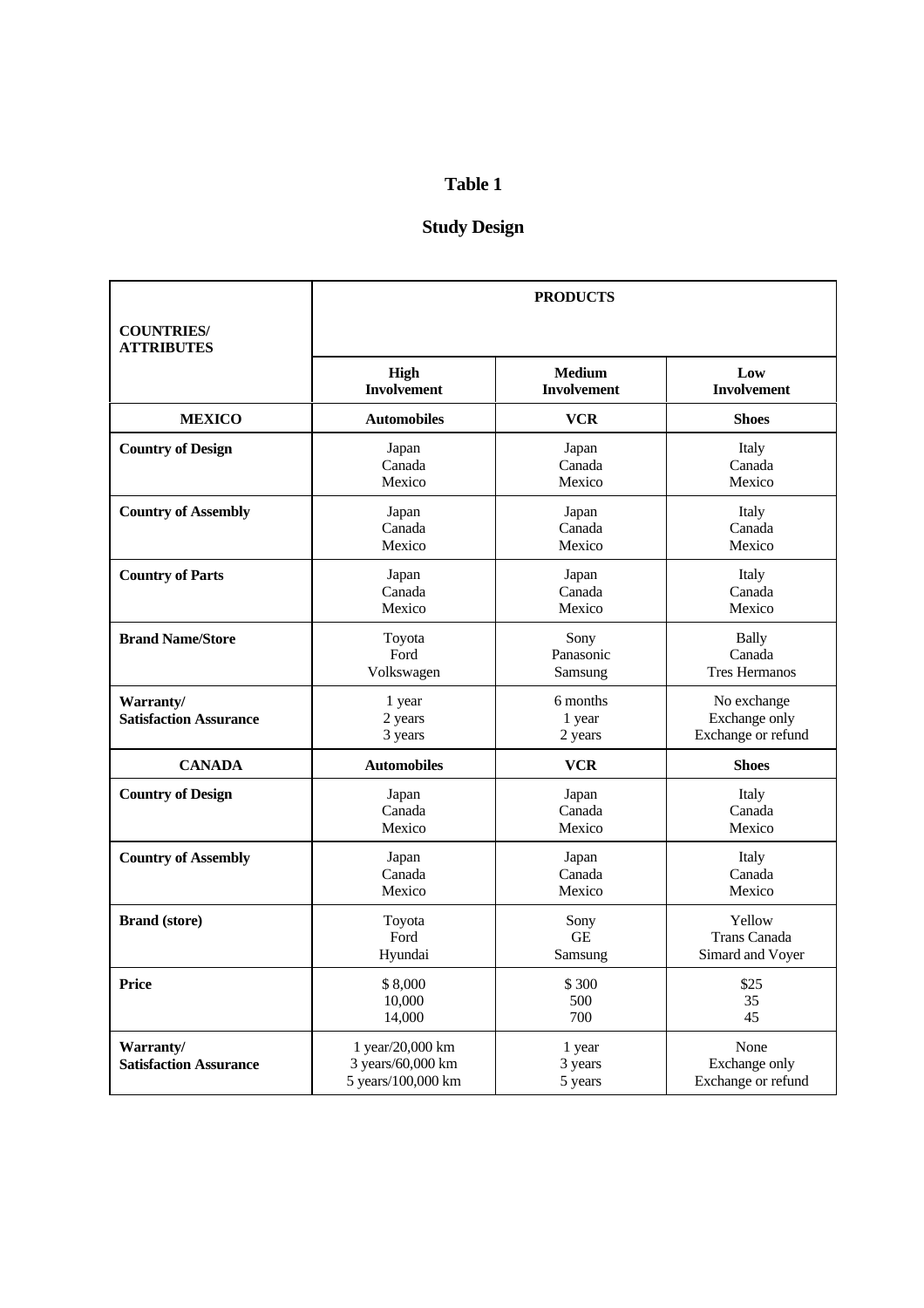## **TABLE 2**

# **EVALUATION OF DIFFERENT COUNTRIES OF ORIGIN (a)**1,2

|                                                                                                                         | <b>COUNTRY OF DESIGN</b>                      |                                                      |                                                                  |                                                                                        | <b>COUNTRY OF ASSEMBLY</b>                    |                                                      |                                                                    |                                               |
|-------------------------------------------------------------------------------------------------------------------------|-----------------------------------------------|------------------------------------------------------|------------------------------------------------------------------|----------------------------------------------------------------------------------------|-----------------------------------------------|------------------------------------------------------|--------------------------------------------------------------------|-----------------------------------------------|
|                                                                                                                         | <b>MEXICO</b>                                 | <b>CANADA</b>                                        | <b>DIFFERENCE</b>                                                |                                                                                        | <b>MEXICO</b>                                 | <b>CANADA</b>                                        | <b>DIFFERENCE</b>                                                  |                                               |
| <b>HIGHLY</b><br><b>INDUSTRIALIZED</b><br><b>COUNTRIES</b>                                                              |                                               |                                                      |                                                                  |                                                                                        |                                               |                                                      |                                                                    |                                               |
| <b>JAPAN</b><br><b>GERMANY</b><br><b>UNITED STATES</b><br>Canada<br>France<br><b>ITALY</b><br><b>BELGIUM</b>            | 6.6<br>6.0<br>6.4<br>5.5<br>5.6<br>5.5<br>4.3 | 7.4<br>6.8<br>6.7<br>6.8<br>5.9<br>6.1<br>5.1        | (.8)<br>(.8)<br>(.3)<br>(1.3)<br>(.3)<br>(.6)<br>(.8)            | $**$<br>$\star$ $\star$<br>$*$<br>$**$<br>$*$<br>$**$<br>$\ast\ast$                    | 6.7<br>6.2<br>6.6<br>5.7<br>5.7<br>5.7<br>4.4 | 7.8<br>6.7<br>6.8<br>7.0<br>6.1<br>5.9<br>5.4        | (1.1)<br>(.6)<br>(.2)<br>(1.3)<br>(.4)<br>(.2)<br>(1.0)            | $**$<br>$**$<br>$**$<br>$\ast$<br>$-$<br>$**$ |
| <b>MEAN</b>                                                                                                             | 5.7                                           | 6.4                                                  | (.7)                                                             | $\star$ $\star$                                                                        | 5.8                                           | 6.3                                                  | (.5)                                                               | $**$                                          |
| <b>NEWLY</b><br><b>INDUSTRIALIZED</b><br><b>COUNTRIES</b>                                                               |                                               |                                                      |                                                                  |                                                                                        |                                               |                                                      |                                                                    |                                               |
| <b>SOUTH KOREA</b><br><b>CHILE</b><br><b>BRAZIL</b><br><b>MEXICO</b><br><b>MOROCCO</b><br><b>INDIA</b><br><b>RUSSIA</b> | 5.2<br>3.9<br>4.4<br>5.7<br>3.7<br>3.7<br>4.8 | 4.6<br><b>NIL</b><br>4.1<br>4.1<br>3.9<br>3.6<br>3.3 | .6<br><b>NIL</b><br>$\cdot$ 3<br>1.6<br>(.2)<br>$\cdot$ 1<br>1.5 | $\star$ $\star$<br>$\overline{\phantom{m}}$<br>$*$<br>$**$<br>$-$<br>$-$<br>$\ast\ast$ | 5.4<br>4.2<br>4.7<br>6.2<br>4.0<br>4.0<br>5.1 | 5.2<br><b>NIL</b><br>4.6<br>4.9<br>4.4<br>4.0<br>3.9 | $\cdot$ .2<br><b>NIL</b><br>$\cdot$ 1<br>1.3<br>(.4)<br>---<br>1.2 | $**$<br>$\ast$<br>$**$                        |
| <b>MEAN</b>                                                                                                             | 4.5                                           | 3.8                                                  | .7                                                               | $\ast\ast$                                                                             | 4.8                                           | 4.4                                                  | .4                                                                 | $\ast$                                        |

<sup>1</sup> Scale values range form 1 to 9.

 $2^2$  Raw scores for Mexico respondents adjusted for positive response bias.

\* Statistically significant at  $p < 0.05$ .

\*\* Statistically significant at p < .0.01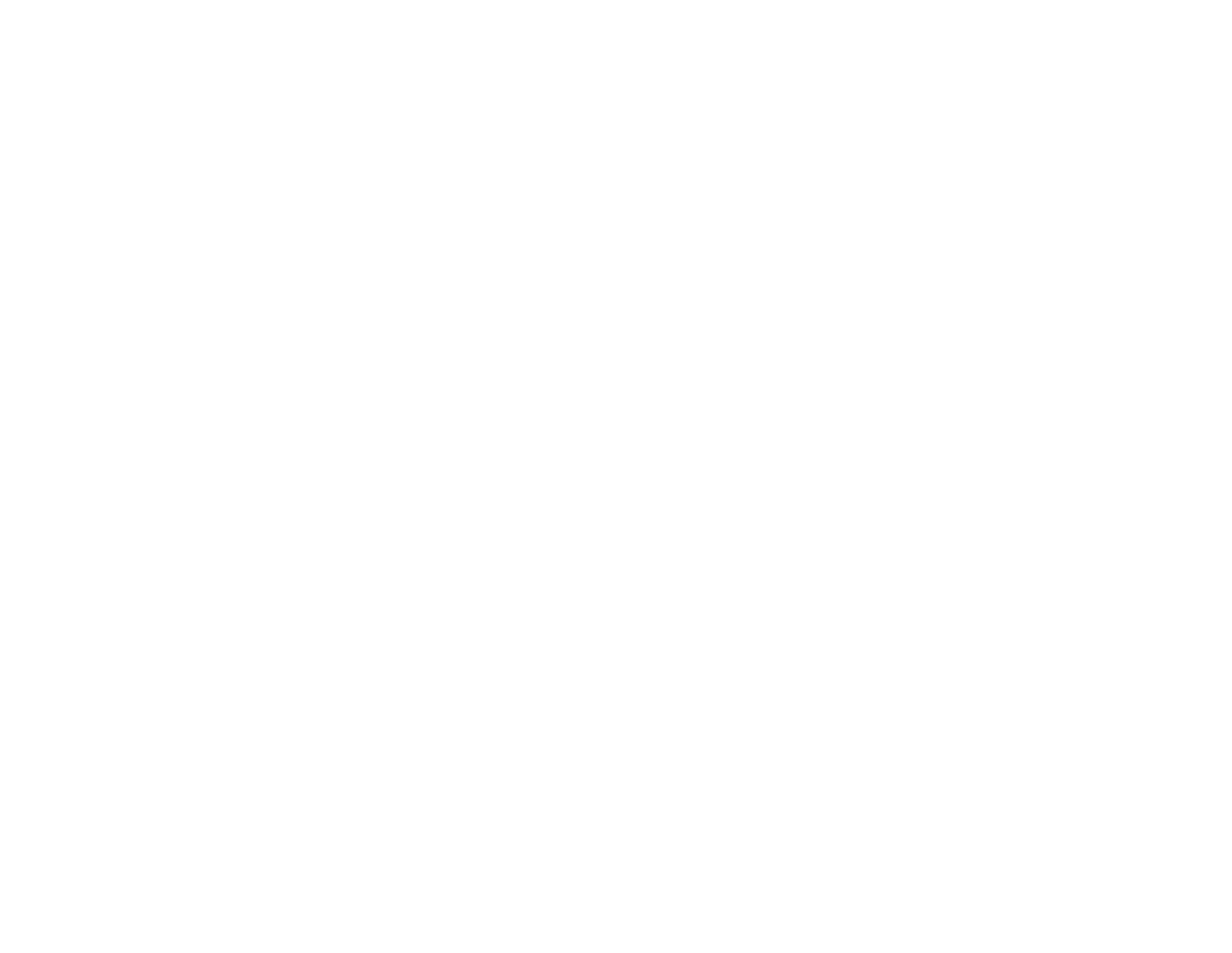## **TABLE 3**

#### **ANOVA RESULTS: MEAN SQUARES AND STATISTICAL SIGNIFICANCE LEVELS**

| $\mathbf{a}$ | <b>Perceived Quality</b>   | <b>MEXICO</b>     | Canada  | <b>MEXICO</b> | <b>CANADA</b> | <b>MEXICO</b>  | <b>CANADA</b> |
|--------------|----------------------------|-------------------|---------|---------------|---------------|----------------|---------------|
|              | <b>Source of Variation</b> |                   |         |               |               |                |               |
|              |                            | <b>Automobile</b> |         | <b>VCR</b>    |               | <b>Shoes</b>   |               |
|              | Country of Design          | $24**$            | $162**$ | 28**          | $257**$       | $\overline{2}$ | 159**         |
|              | <b>Country of Assembly</b> | 6                 | $95***$ | $8**$         | $125**$       | $14*$          | $102**$       |
|              | <b>Country of Parts</b>    | $19**$            | N.I.    | $61***$       | N.I.          | $27**$         | N.I.          |
|              | <b>Brand Name</b>          | $7*$              | $114**$ | $20**$        | $27**$        | $10*$          | $30**$        |
|              | Price                      | N.I.              | 8       | N.I.          | 5             | N.I.           | 2             |
|              | <b>Quality Assurance</b>   | $13**$            | $40**$  | $10*$         | $15***$       | $27**$         |               |
|              |                            |                   |         |               |               |                |               |
| $b$          | <b>Purchase Value</b>      |                   |         |               |               |                |               |
|              | <b>Source of Variation</b> |                   |         |               |               |                |               |
|              | Country of Design          | $27**$            | $107**$ | 28**          | $175***$      |                | 143**         |
|              | <b>Country of Assembly</b> | $16***$           | 144**   | $16***$       | $139**$       | $14*$          | $94**$        |
|              | <b>Country of Parts</b>    | $10*$             | N.I.    | $60**$        | N.I.          | $19**$         | N.I.          |
|              | <b>Brand Name</b>          | $20**$            | 86**    | $22**$        | $31***$       | 8              | $29**$        |
|              | Price                      | N.I.              | $39**$  | N.I.          | $72**$        | N.I.           | $24**$        |
|              | <b>Quality Assurance</b>   | $15***$           | 129**   | $35***$       | 89**          | 88**           | $24***$       |

\* Statistically significant at  $p < .05$ 

\*\* Statistically significant at p < .01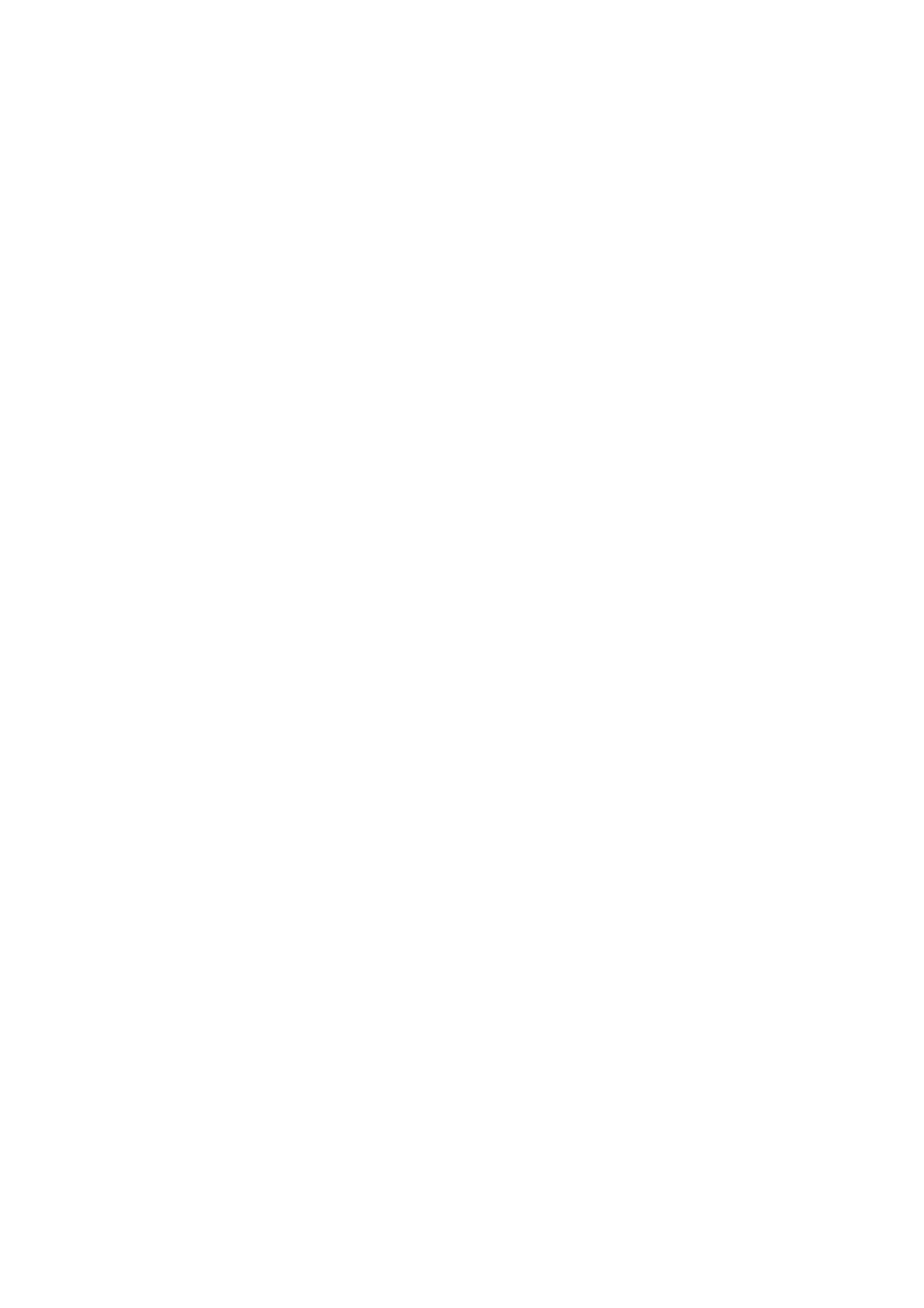# **TABLE 4**

## **MULTI-ATTRIBUTE ANALYSIS: MARGINAL MEANS (b) vs SINGLE-CUE EVALUATIONS (a)**<sup>1</sup>

| <b>COUNTRIES</b>                |               | <b>COUNTRY OF DESIGN</b> | <b>COUNTRY OF ASSEMBLY</b> |               |  |
|---------------------------------|---------------|--------------------------|----------------------------|---------------|--|
|                                 | <b>CANADA</b> | <b>MEXICO</b>            | <b>CANADA</b>              | <b>MEXICO</b> |  |
| <b>MARGINAL</b><br><b>MEANS</b> |               |                          |                            |               |  |
| JAPAN(b)                        | 6.3           | 6.1                      | 6.0                        | 5.9           |  |
| ITALY(b)                        | 6.0           | 5.7                      | 5.9                        | 5.6           |  |
| CANADA (b)                      | 5.9           | 5.7                      | 5.9                        | 5.6           |  |
| MEXICO (b)                      | 5.1           | 5.7                      | 5.1                        | 5.8           |  |
| <b>COMPARISONS</b>              |               |                          |                            |               |  |
| JAPAN (b-a)                     | (0.9)         | (0.5)                    | (1.4)                      | (0.8)         |  |
| ITALY (b-a)                     | 0.4           | 0.2                      | 0.5                        | (0.1)         |  |
| CANADA (b-a)                    | (0.6)         | 0.1                      | (0.7)                      | (0.1)         |  |
| MEXICO (b-a)                    | 1.8           |                          | 0.8                        | (0.4)         |  |

<sup>1</sup> Information regarding (a) transposed from Table 2.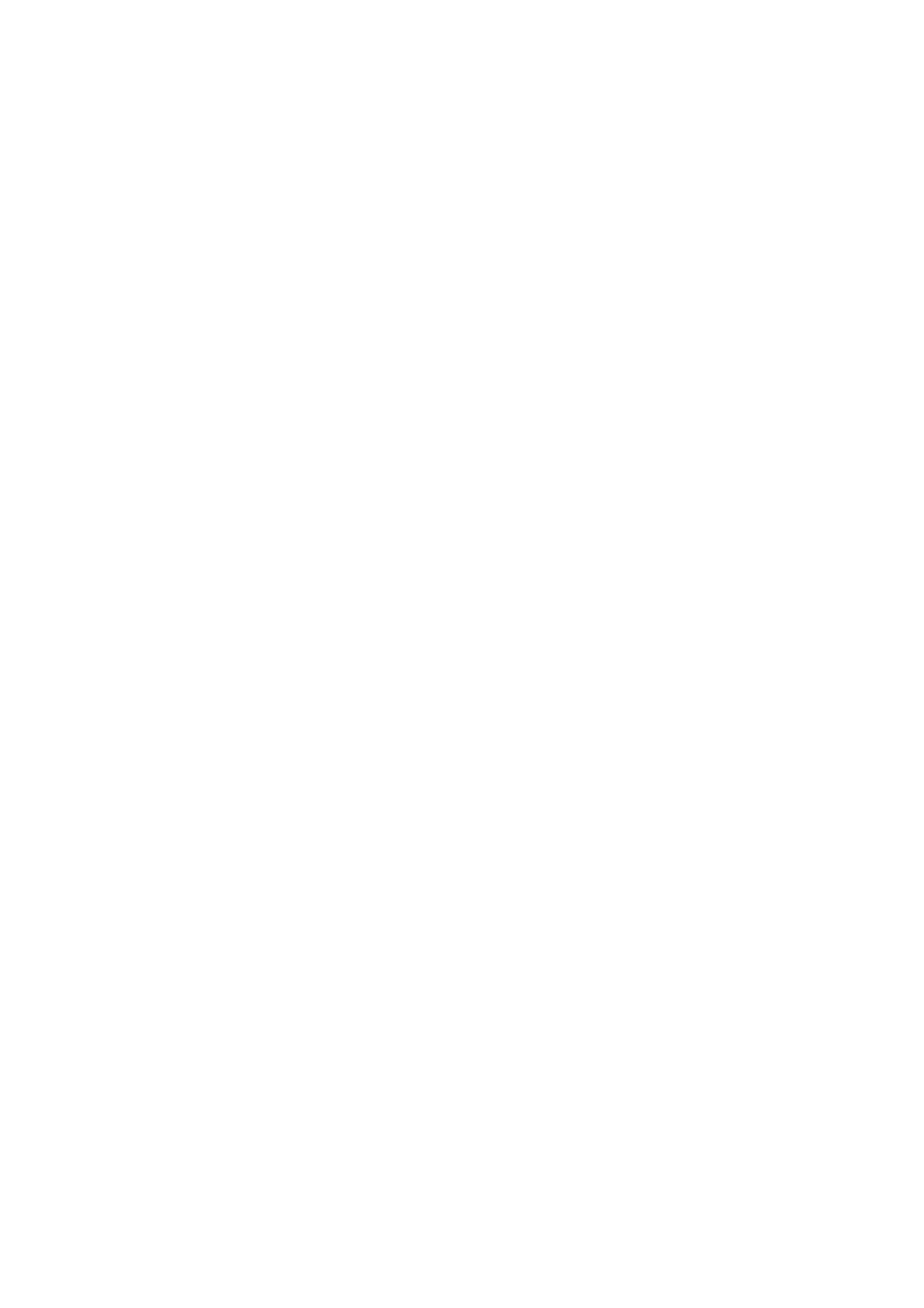#### **REFERENCES**

Ahmed, S.A., A. d'Astous and J. Rojas (1995), "Effectos del Pays de Origen en los Mercados de Exportacion: Implicaciones para los Exportadores Mexicanos," Academia, 16, 2, 31-50.

Ahmed, S.A., A. d'Astous and A. Mathieu (1995), "Influences relatives des lieux de conception et d'assemblage sur la perception des produits," Canadian Journal of Administrative Sciences, 12, 3, 210-223.

Alvarado, R. (1996), "Mexico: Hotbed of Opportunity", Business Quarterly, 61, 1, 24-31.

Austin, J.E. (1990), Managing in Developing Countries, New York: The Free Press.

Bilkey, W.J. and E. Ness (1982), "Country of Origin Effects on Product Evaluations," Journal of International Business Studies, 13, 89-99.

Bohlen, C. (1993), "Crash Course for Proctor and Gamble," New York Times, December 19, Section 3, p. 5.

Bruning, E.R. (1996), "Country of Origin, National Loyalty and Product Choice," International Marketing Review, 14, 1, 59-74.

Cateora, Philip R. (1996), International Marketing, Chicago: Richard P. Irwin.

Chao, P. (1993), "Partitioning Country-of-Origin Effects: Consumer Evaluations of a Hybrid Product," Journal of International Business Studies, 24, 2, 291-306.

Chao, P. (1995), "Review of Product-Country Images: Impact and Role in International Marketing," Journal of Marketing, 59, 2, 115.

Chao, P. (1996), "The Moderating Role of Parts Used in Assembly in the Formation of Attitude, Price Perception and Purchase Intention" in Droge, C. and R. Calantone (eds). Enhancing Knowledge Development in Marketing, Proceeding, A.M.A. Summer Educator's Conference, San Diego, Summer.

Cochran, W.G. and G.M. Cox (1957), Experimental Designs. Second edition, New York: John Wiley and Sons.

d'Astous, A. and S.A. Ahmed (1995), "Multidimensional Country of Origin Effects on Product Evaluations: A Study in Morocco", International Journal of Commerce and Management, 5, 3, 32-45.

d'Astous, A., S.A. Ahmed and M. El Adraoui (1993), "L'influence du pays d'origine des produits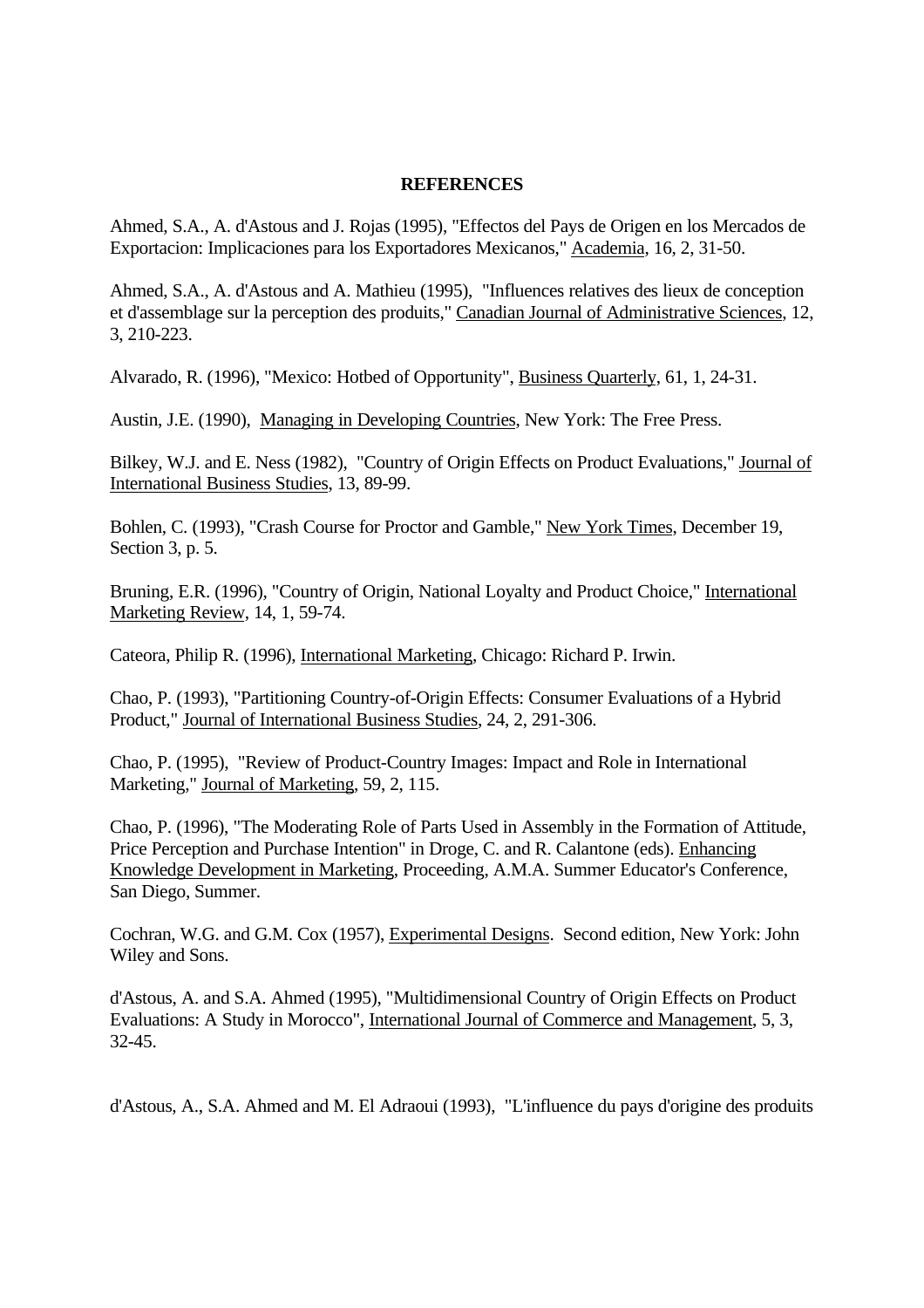sur les évaluations des consommateurs," Gestion, 18, 2, 14-21.

Diaz-Guerrero, R. and Szalay, L.B. (1991), Understanding Mexicans and Americans: Cultural Perspectives in Conflict. New York: Plenum Press.

Emling, S. (1997), "Clinton Visits a Recuperating Mexico," Globe and Mail, May 5, A7.

Ettensen, R., J. Wagner and G. Gaeth (1988), "Evaluating the Effect of Country of Origin and the "Made-in U.S.A." Campaign: A Conjoint Approach," Journal of Retailing, 64, 85-100.

Ettensen, R., A. Kuznetzov and E. Vetrova (1992), "Consumer Decision Making in the Soviet Union: A Conjoint Analysis of Brand Name and Country of Origin Effects," in Marketing for Europe - Marketing for the Future, K.G. Grunert and D. Fuglede (eds), Aarhus, Denmark: The Aarhus School of Business, 363-380.

Green, R.T., J.-P. Leonardi, J.-L. Chandon, I.C.A. Cunningham, B. Verhage and A. Strazzieri (1983), "Societal Development and Family Purchasing Roles : A Cross-National Study," Journal of Consumer Research, 9, 4, 436-442.

Gregory, G.D. and J.M. Munch (1997), "Cultural Values in International Advertising: An Examination of Familial Norms and Roles in Mexico," Psychology and Marketing, 14, 2, 99- 119.

Hague, E. and K.D. Bahn (1996), "Exploring the Role of the Situation and Cognitive Type of Individuals on the Impact of Advertising," Marketing and Research Today, 24, 2, 72-82.

Haubl, G.T. (1996), "A Cross-National Investigation of the Effects of Country of Origin and Brand Name on the Evaluation of a New Car," International Marketing Review, 13, 5, 76-97.

Hofstede, Gert (1991), Cultures and Organizations: Software of the Mind, England: McGraw-Hill, 1991.

Hustad, B.W. (1994), "Bargaining with the Gringos: An Exploratory Study of Negotiations Between Mexican and U.S. Firms," The International Executive, 36, 5, 625-644.

Jo, M.S. (1996), "The Moderating Role of Brand Equity on Country of Origin Effects," in Droge, C. and R. Calantone (eds). Enhancing Knowledge Development in Marketing, Proceeding, A.M.A. Summer Educator's Conference, San Diego.

Lawrence, J.L. and R. Yeh (1994), "The Influence of Mexican Culture on the Use of Japanese Manufacturing Techniques in Mexico," Management International Review, 34, 1, 49-66.

Li, W.K. and K.B. Monroe (1992), "The Role of Country of Origin Information on Buyer's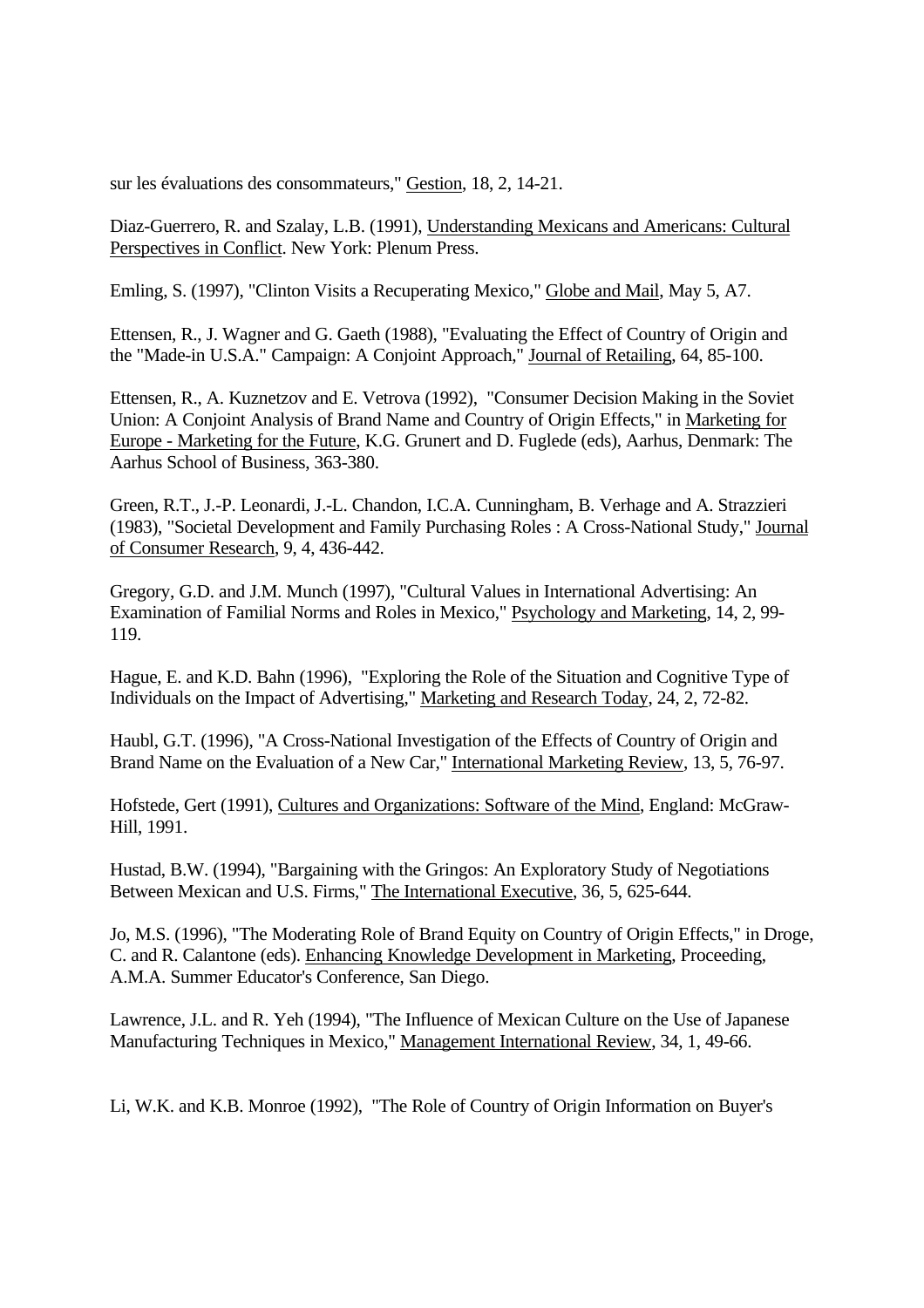Product Evaluation: An In-Depth Interview Approach," in Droge, C. and R. Calantone (eds). Enhancing Knowledge Development in Marketing, Proceeding, A.M.A. Summer Educator's Conference, San Diego, 274-280.

Marin, G., R. Gamba and B.V. Marin (1992), "Extreme Response Style and Acquiescence Among Hispanics," Journal of Cross Cultural Psychology, 23, 4, 498-509.

Mahesarwan, D. (1994), "Country of Origin as a Stereotype: Effects of Consumer Expertise and Attribute Strength on Product Evaluation," Journal of Consumer Research, 21, 2, 354-365. Miller, C. (1995), "Marketers Cautious but Hopeful About Mexico," Marketing News, 29, 4, 1-2.

Milner, B. (1996), "Survey Finds Pride in Canadian Products High," Globe and Mail, December 4, A8.

Moore, D.J., W.D. Harris and F.C. Chen (1995), "Affect Intensity: An Individual Difference Response to Advertising Aspects," Journal of Consumer Research, 22, 2, 154-164.

Niss, H. (1996), "Country of Origin Marketing Over the Product Life Cycle: A Danish Case Study," European Journal of Marketing, 30, 3, 6-22.

Özsomer, A. and S.T. Cavusgil (1991), "Country-of-Origin Effects on Product Evaluations: A Sequel to the Bilkey and Nes Review," in Droge, C. and R. Calantone (eds). Enhancing Knowledge Development in Marketing, Proceeding, A.M.A. Summer Educator's Conference, San Diego, 269-277.

Papadopoulos, N. and L.A. Heslop (1993), Product-Country Images: Impact and Role in International Marketing, New York: International Business Press.

Papadopoulos, N., L.A. Heslop and G. Bamossy (1990), "A Comparative Image Analysis of Domestic Versus Imported Products," International Journal of Research in Marketing, 7 ,4, 283- 294.

Papadopoulos, N., L.A. Heslop and J. Beràcs (1990), "National Stereotypes and Product Evaluations in a Socialist Country," International Marketing Review, 7, 1, 32-47.

Penaloza, L. (1994), "Atravesando Fronteras/Border Crossings: A Critical Ethnographic Exploration of the Consumer Acculturation of Immigrant Mexicans," Journal of Consumer Research, 21, 1, 32-54.

Rawwas, M.Y.A., Rajendran, K.N. and Wuehrer, G.A. (1996), "The Influence of Worldmindedness and Nationalism on Consumer Evaluation of Domestic and Foreign Products," International Marketing Review, 13, 2, 20-38. Roth, M.S. and S.B. Romeo (1992), "Matching Product Category and Country Image Perceptions: A Framework for Managing Country-of-Origin Effects," Journal of International